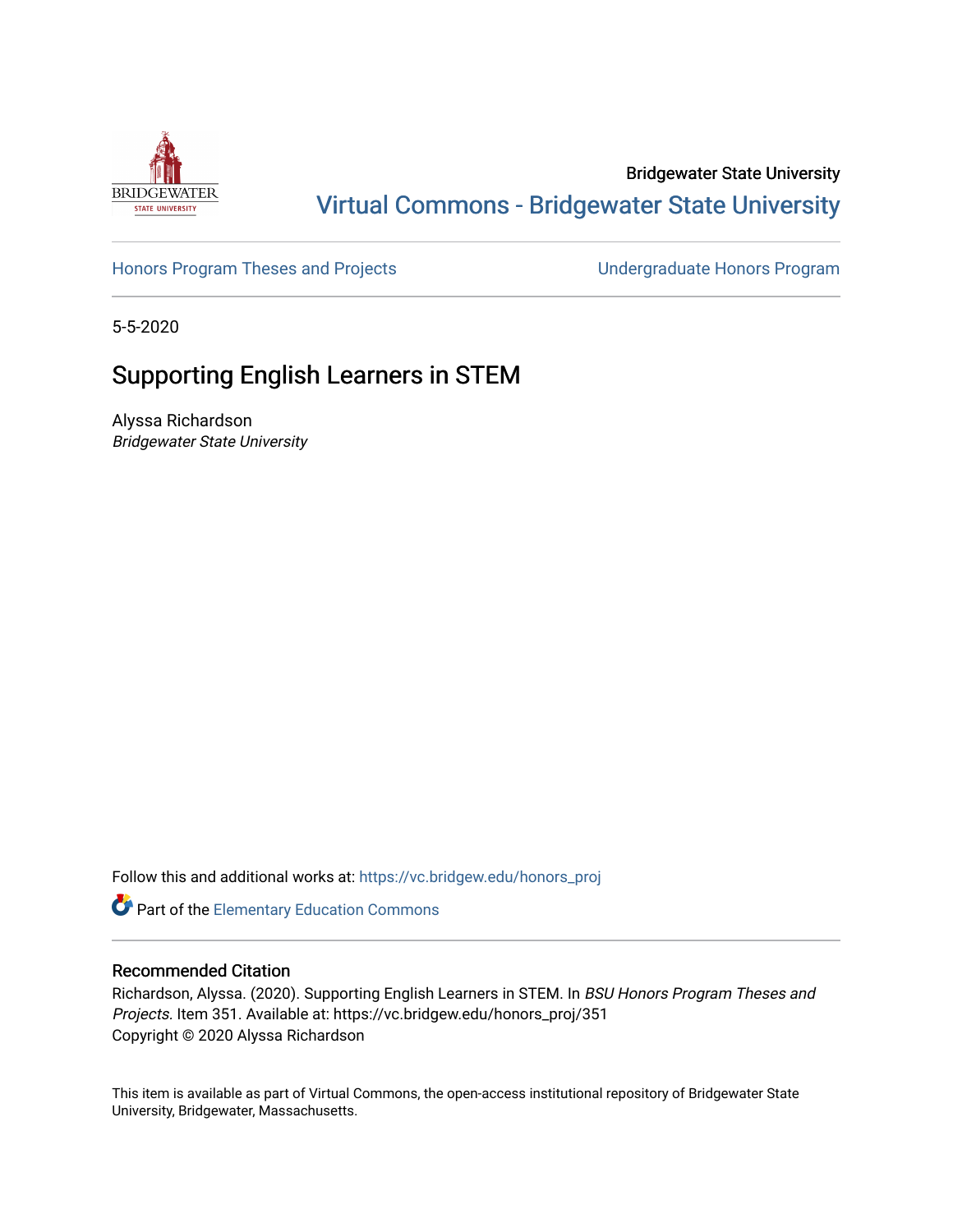Supporting English Learners in STEM

Allyssa Richardson

Submitted in Partial Completion of the Requirements for Departmental Honors in Elementary Education

Bridgewater State University

May 5, 2020

Dr. Nicole Glen, Thesis Advisor Dr. Andrea Cayson, Committee Member Dr. Gia Renaud, Committee Member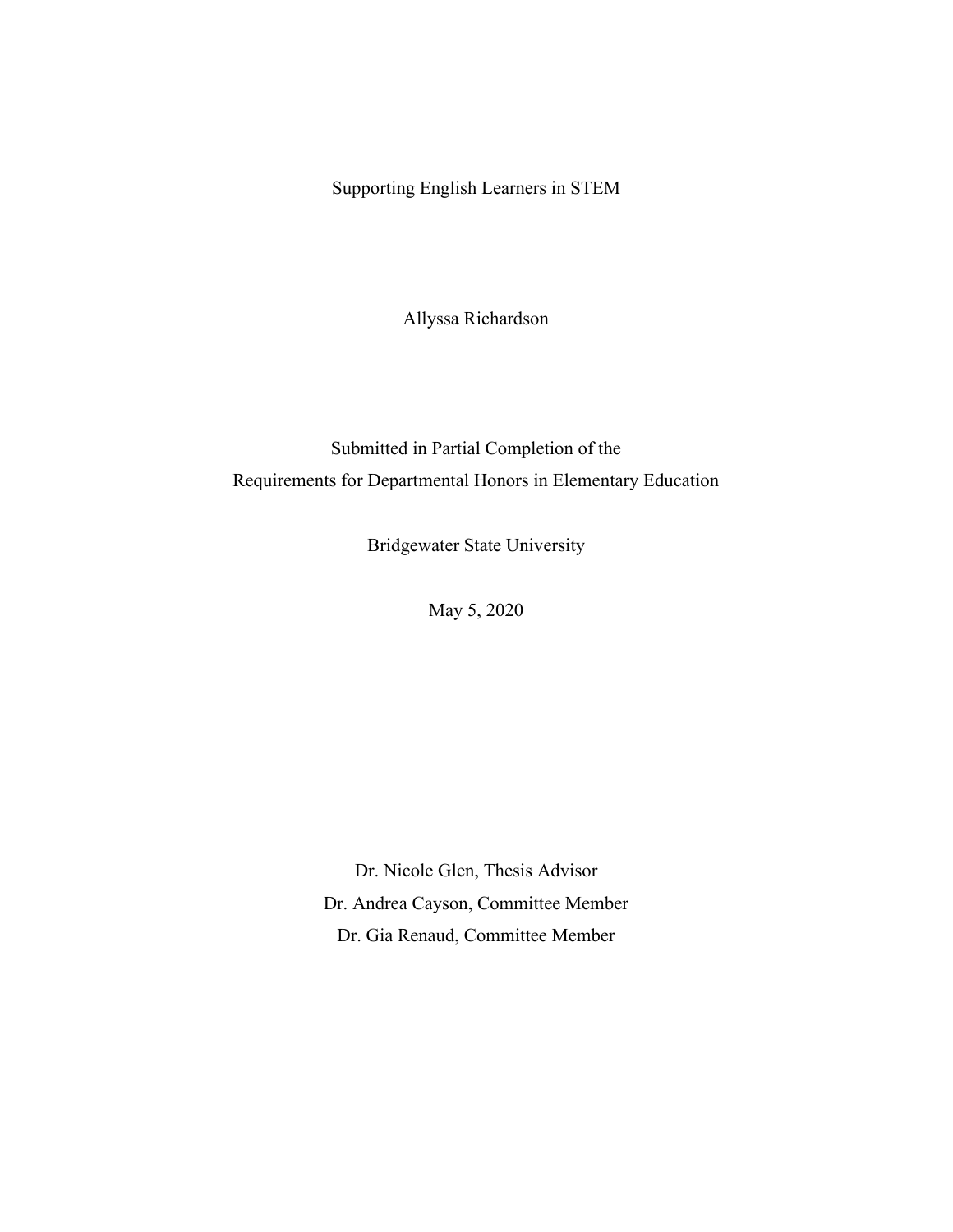#### **Supporting English Learners in STEM**

## **Introduction**

In my teacher preparation courses at Bridgewater State University, I studied how to meet the needs of students with diverse backgrounds, readiness levels, and learning styles. During the Fall 2019 semester in particular, I had the opportunity to spend time in a grade 1 Sheltered English Immersion (SEI) classroom. In this classroom, all 25 students were English Learners (ELs). During my time in this classroom, I observed the teacher employ strategies to not only help the students achieve academic goals, but also to help build their confidence and learn American social practices. For example, every morning the class began with each student shaking another student's hand and saying, "good morning." This routine not only built a strong, welcoming classroom community, but helped the students practice their English. In this classroom, I was able to learn a lot about how to alter lessons to better serve EL students, how important teacher collaboration is, and also how important it is to acknowledge the students' diverse backgrounds and cultures. I taught seven math and science lessons in this classroom. Over time, I learned through experience the importance of things like visuals, hands-on activities, and repetition. It was an invaluable experience for me as an aspiring teacher to observe and practice these strategies to help ELs access STEM content.

ELs are a rapidly growing portion of the student population in America, and yet many teachers feel they are unprepared to meet their needs. It is estimated that one in four students will be from a household where a non-English language is spoken by 2025 (Stoddart & Mosqueda, 2015). Despite this, one study found that less than 25% of STEM teachers surveyed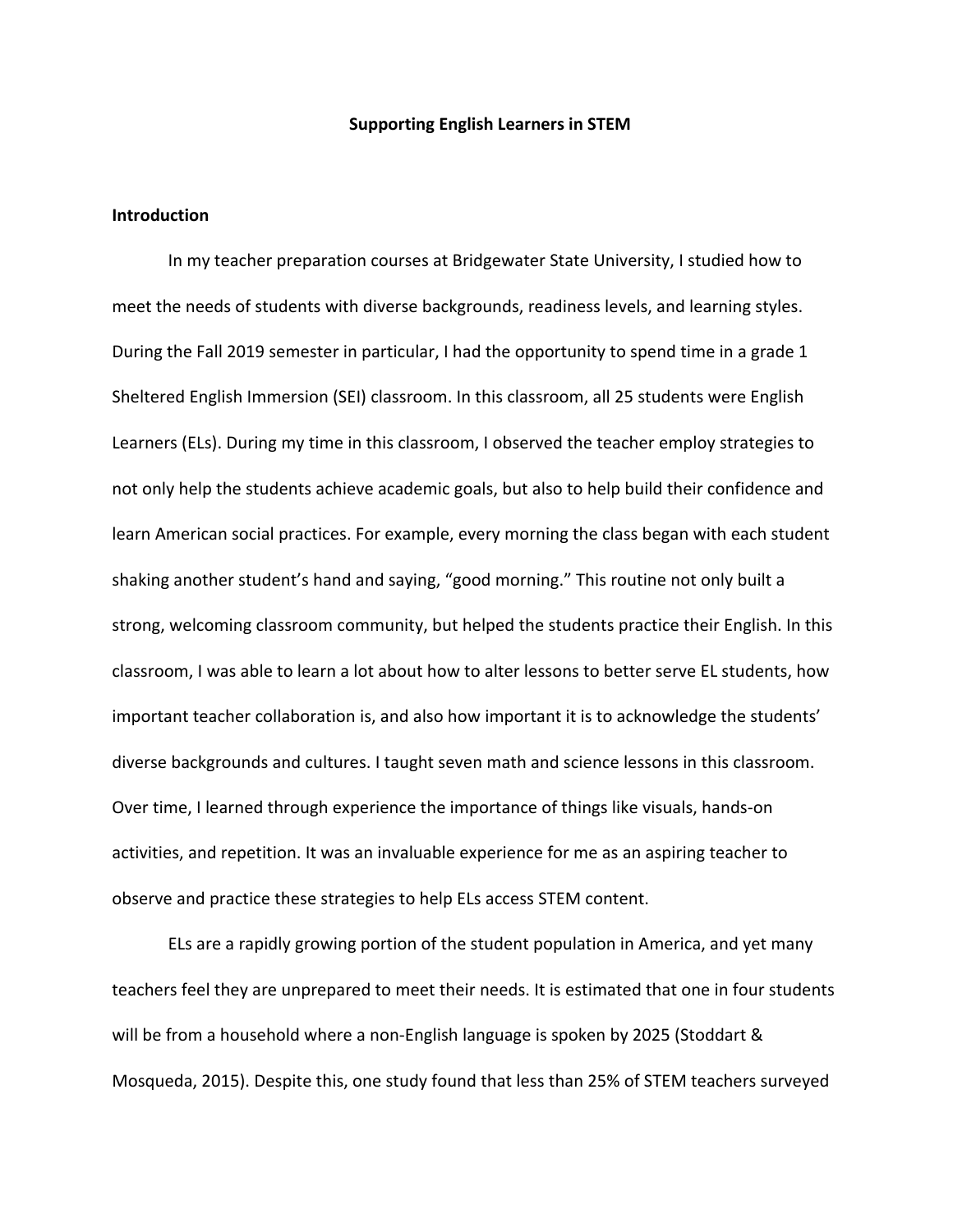had any EL-specific professional development. Additionally, none of the teachers in the study had participated in more than eight hours of EL-specific professional development (Besterman, Williams, & Ernst, 2018). Furthermore, the schools ELs often attend are underfunded and with high teacher turnover (Staehr Fenner & Snyder, 2017). These factors lead to ELs experiencing opportunity and achievement gaps, such as lower graduation rates and lesser enrollment in gifted programs (Staehr Fenner & Snyder, 2017). Clearly, it is vital that teachers are equipped with knowledge and strategies to better support ELs in the classroom. Teachers may help support EL achievement in the classroom by employing strategies to support them cognitively, as well as socially and emotionally.

#### **Cognitive Supports for English Learners**

English Learners may struggle with the often dense, specialized content language used in subjects like math and science, in addition to struggling with the language of instruction itself (Williams, Tang, & Won, 2019). This diminishes their opportunity to build critical language skills concurrently. That is why teachers should employ strategies to decrease the heightened cognitive burden faced by ELs in STEM lessons. STEM skills and language acquisition skills have a high instance of overlapping (Fathman & Crowther, 2006;, Williams et al., 2019). For example, classification is a science and math skill that is also important in language when sequencing events or ideas (Fathman & Crowther, 2006). Synthesizing information based on evidence is another STEM skill that is important in language when analyzing and making inferences (Fathman & Crowther, 2006). When students practice their STEM skills, they are also building language and literacy skills. Teachers may support ELs cognitively by using multiple modalities,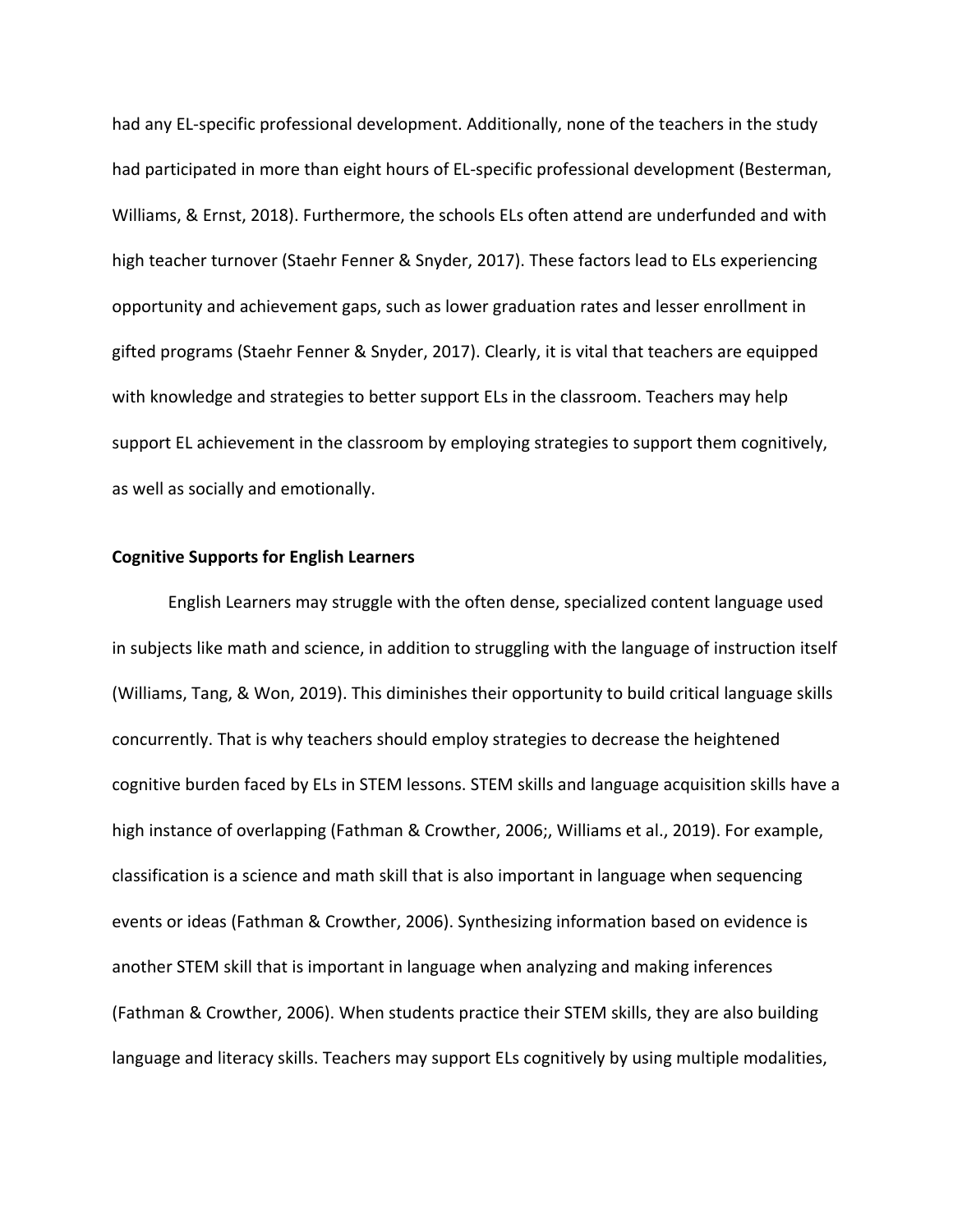metacognition, and/or technology to increase access to STEM content and develop English language proficiency at the same time.

## *Multiple Modalities*

The term "multiple modalities" or "multimodal" refers to the use of various forms of communication to make meaning (Williams et al., 2019). STEM content areas are inherently multimodal. Graphs, formulas, written explanations, and simulations are used in STEM fields to convey a more complete picture of one meaning (Williams et al., 2019). The use of multiple modalities to communicate STEM concepts in the classroom presents ELs more opportunities to make meaning. Furthermore, by modelling the using of multiple modalities, teachers may encourage students to participate in discourse using multiple modalities as well. Research has shown that during academic discourse, ELs often choose to contribute using alternate modes of communication, such as gesture (McVee, Silvestri, Shanahan, & English, 2017; Williams et al. 2019). When ELs are able to use multiple modalities of communication (such as gesture or diagram) to communicate their ideas, they are able to meaningfully participate and explore concepts more deeply (Sotomayor, 2013; Williams et al. 2019). They also are able to build stronger language connections to the content (Sotomayor, 2013). The use of multiple modalities may be called "productive communication," as it allows ELs to communicate and contribute in a meaningful way (McVee et al., 2017).

There are many strategies teachers may choose to integrate multiple modalities into STEM lessons. Visual scaffolds may both explain concepts and demonstrate understanding in a nonverbal way. They allow EL students to show what they know without relying exclusively on written or verbal language skills (Song, Higgins, & Harding-DeKam, 2014). These may include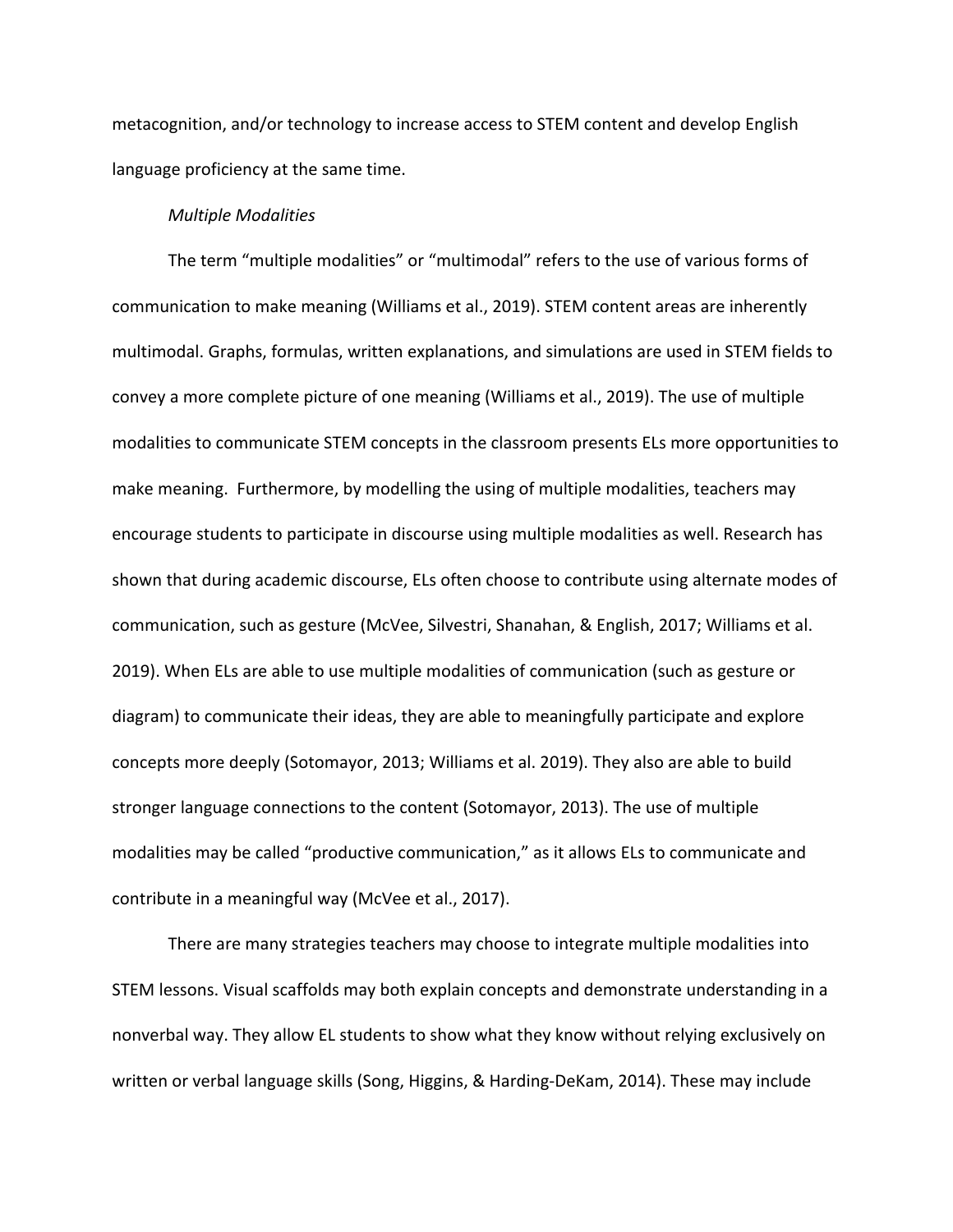things like graphic organizers and data tables (Song et al., 2014). Illustrating target vocabulary may also help ELs make meaning of unfamiliar written words. Including pictorial representations on word walls or glossaries of vocabulary words may be helpful (Fathman & Crowther, 2006).

The use of multiple modalities of communication is important, but it is the translation between these modalities that allows for meaning-making to occur (Williams et al., 2019). Lessons that involve students employing multiple modalities and translating concepts between them have been shown to lead to deeper understanding and more connections between concepts (Williams et al., 2019). A specific example could be a chart that defines a concept in multiple modalities in both of the student's languages as a way for the student to use the language they are more comfortable with to build understanding in English. For example, while teaching geometry, the teacher could make a chart that includes the name of a shape written in both languages, a drawing of the shape, a drawing of the shape as a real-world object, and a sentence written in English about the shape (Zhao & Lapuk, 2019). Using a graphic organizer like a chart to facilitate translation between two different languages and illustration is an effective means of supporting that student practicing the vocabulary and making connections in a meaningful way (Zhao & Lapuk, 2019).

English Learners strengthen their STEM language skills by translating between registers when engaging in classroom discourse (Fathman & Crowther, 2006; Lee, Llosa, Grapin, Haas, & Goggins, 2019). A register refers to the specific language used in association within a certain context (Lee et al., 2019). The specialized register of science or math involve a different way of using language than a conversational register. Over time, ELs are able to communicate in a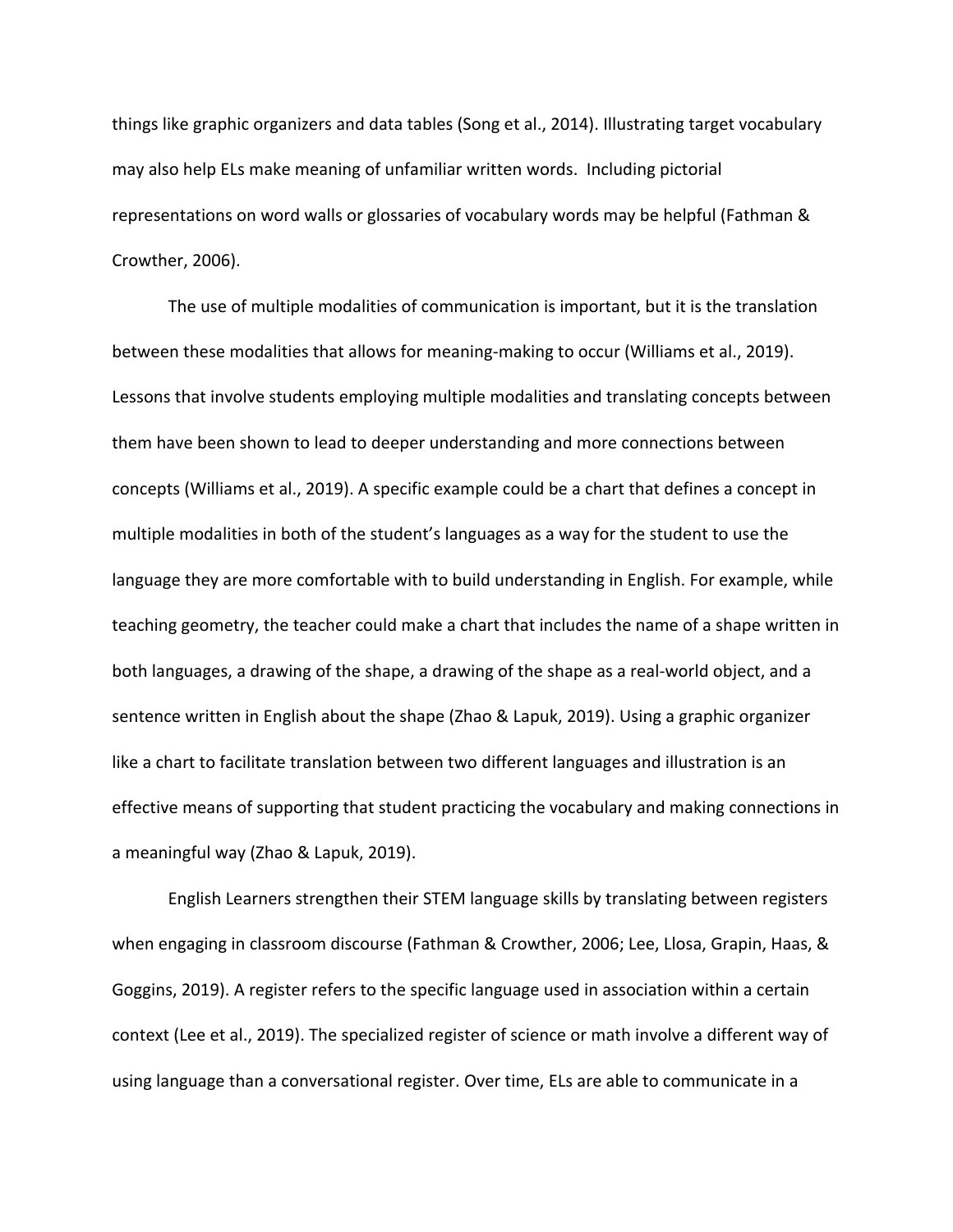specialized STEM register at a more advanced and precise level than using conversational English (Lee et al., 2019). This growth happens when teachers employ strategies to ease ELs into using this specialized academic language (Fathman & Crowther, 2006). The "think-pairshare" model is a strategy that may move ELs gradually from their native language to academic English. During the "think" phase, students contemplate a prompt or a question on their own, perhaps first in their native language. Next, students pair up to discuss their thoughts on the prompt with a partner. Lastly, the whole class comes together as a group to discuss (Kelly, 2016). This process may be taken one step further by requiring students to write about the topic. Using this strategy, teachers may gradually assist ELs to move from conversational language to formal academic language (Kelly, 2016).

Academic language is most likely not a register commonly used by elementary level ELs (Fathman & Crowther, 2006). There are scaffolds teachers may use to familiarize ELs with common vocabulary used in academic discourse and provide them with more accessible ways to participate (Kelly, 2016). Providing explicit definitions of targeted academic vocabulary (such as analyze, investigate, and infer) may help ELs in academic discussion (Fathman & Crowther, 2006; Kelly, 2016). Sentence frames or language stems may also assist ELs in using academic language. They provide sentence structure while also allowing the student to express their ideas (Fathman & Crowther, 2006; Kelly, 2016). These tools have been shown to lead to students engaging in discourse using an academic register more independently (Kelly, 2016).

Text re-presentation may also be an impactful strategy to increase EL comprehension of STEM content (Fathman & Crowther, 2006). When a lesson introduces a large amount of dense content language, teachers should speak slowly and clearly while stopping frequently to check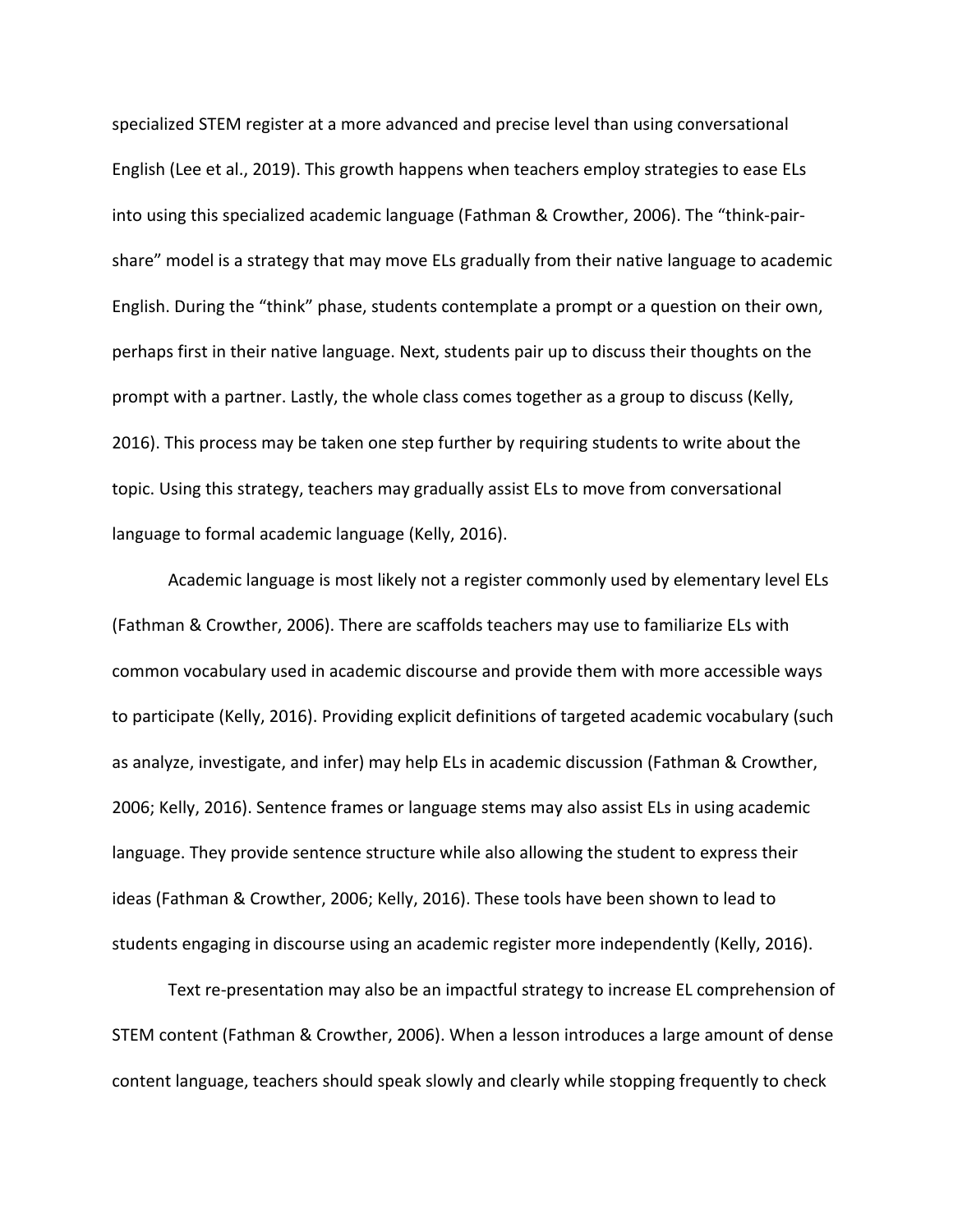for understanding (Fathman & Crowther, 2006). They may also re-phrase or summarize information using simpler language (Fathman & Crowther, 2006). Additionally, they may communicate the information in another modality, such as pictures or gestures (Fathman & Crowther, 2006). Likewise, the students could re-present the text in a different modality to achieve a deeper understanding and exercise different skills (Fathman & Crowther, 2006).

#### *Metacognition*

Metacognitive strategies may be effective tools for ELs to make gains in STEM. These strategies include recognizing cognates, code-switching, reciprocal teaching, and goal setting. Metacognitive strategies help students think about their own thinking process, and may be used in combination with each other (Fathman & Crowther, 2006). ELs may benefit from explicit instruction of these strategies. Recognizing cognates may help ELs make meaning of unfamiliar vocabulary (Song et al., 2014;, Zhao & Lapuk, 2019). For example, there are multiple languages that use the prefix "tri-" to indicate three. An EL who speaks Portuguese and is unfamiliar with the word "triangle" might make the connection to words in their native language that also have this prefix. The student may make this connection themselves when encountering a word in English that has the same prefix as a word they know in their native language, or the teacher could utilize online translation software to find meaningful words in the EL's native language they could use to associate with new vocabulary. They could then infer that "triangle" refers to a shape with three sides (Zhao & Lapuk, 2019).

Teachers may also encourage metacognitive strategies that involve code-switching. Code-switching is translating from one language to another (Casey, Mireles, de Lourdes Viloria, & Garza, 2018). Combining code-switching with reciprocal teaching strategies has been shown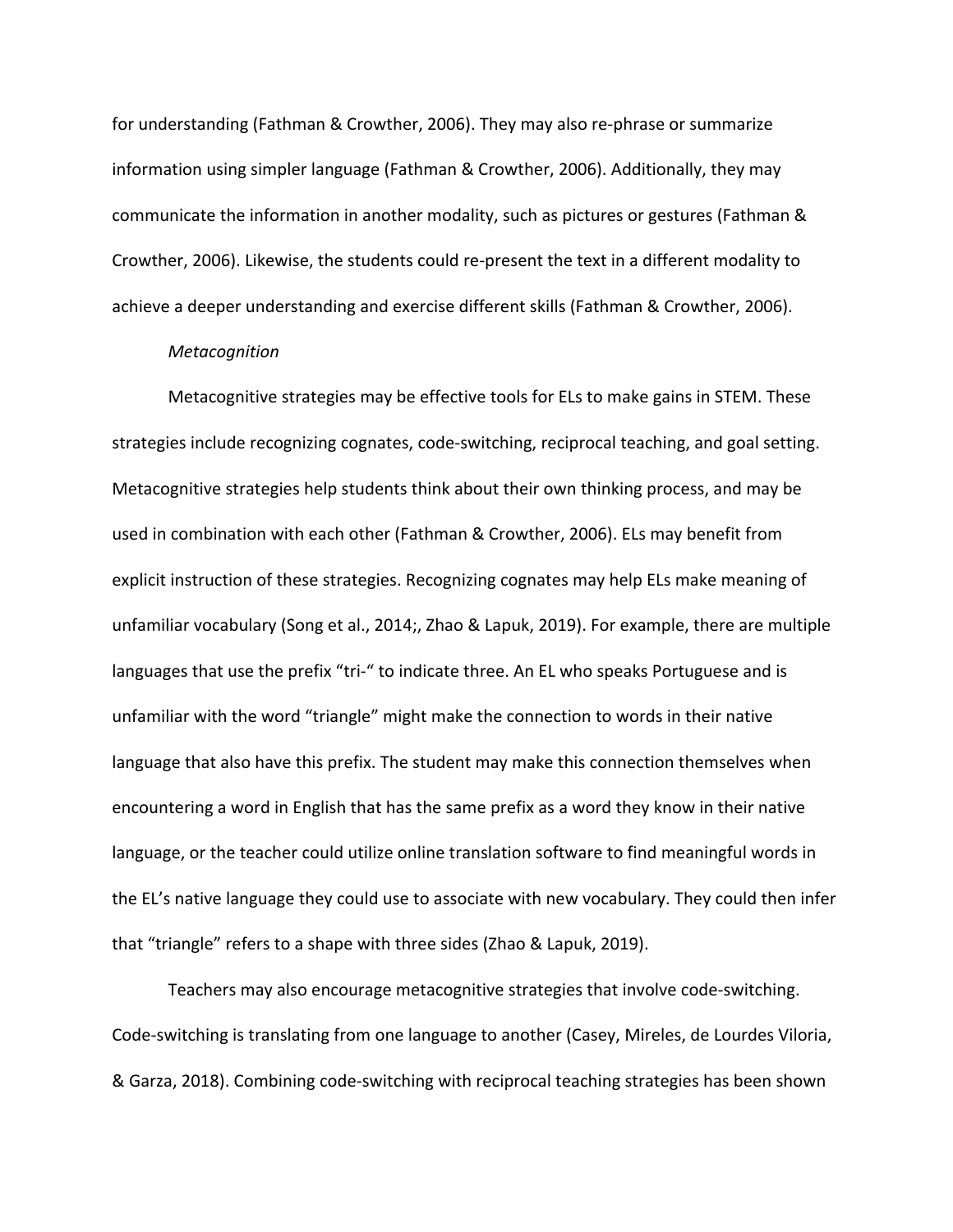to increase EL comprehension of scientific text (Casey et al., 2018). Reciprocal teaching strategies include making predictions, asking questions, summarizing, and clarifying vocabulary (Casey et al., 2018). Code-switching may also be useful when combined with graphic organizers. For example, a double-entry journal may assist ELs to connect with math concepts more deeply (Zhao & Lapuk, 2019). A math double-entry journal is a T-chart with one side designated to solving the problem however the student wants to solve it, usually using their native language. The right side is for the student to explain their thought process in English (Zhao & Lapuk, 2019). Double-entry journals used this way have been shown to improve ELs' math communication skills (Zhao & Lapuk, 2019). Depending on the age and previous education of the student, they may or may not already be able to write in their native language, and therefore may or may not be able to code-switch between written languages. If a teacher does not speak the student's native language and needs to translate material, they might utilize online translation resources or translators may be available for support in the school. Finally, it is helpful for teachers to promote metacognition in their ELs because self-assessment and goal setting are valuable tools for them (Fathman & Crowther, 2006). Setting clear goals helps ELs feel more in control of their learning, lessens anxiety, and is a way for teachers to keep track of their progress (Fathman & Crowther, 2006).

## *Technology*

Technology provides teachers with more resources and opportunities to support ELs in the classroom (Brozek & Duckworth, 2011). It may be a successful way to lessen the cognitive burden on ELs. Firstly, online translation resources may be an effective way of making the classroom more accessible for ELs (Nemeth & Simon, 2013). Not only can content text and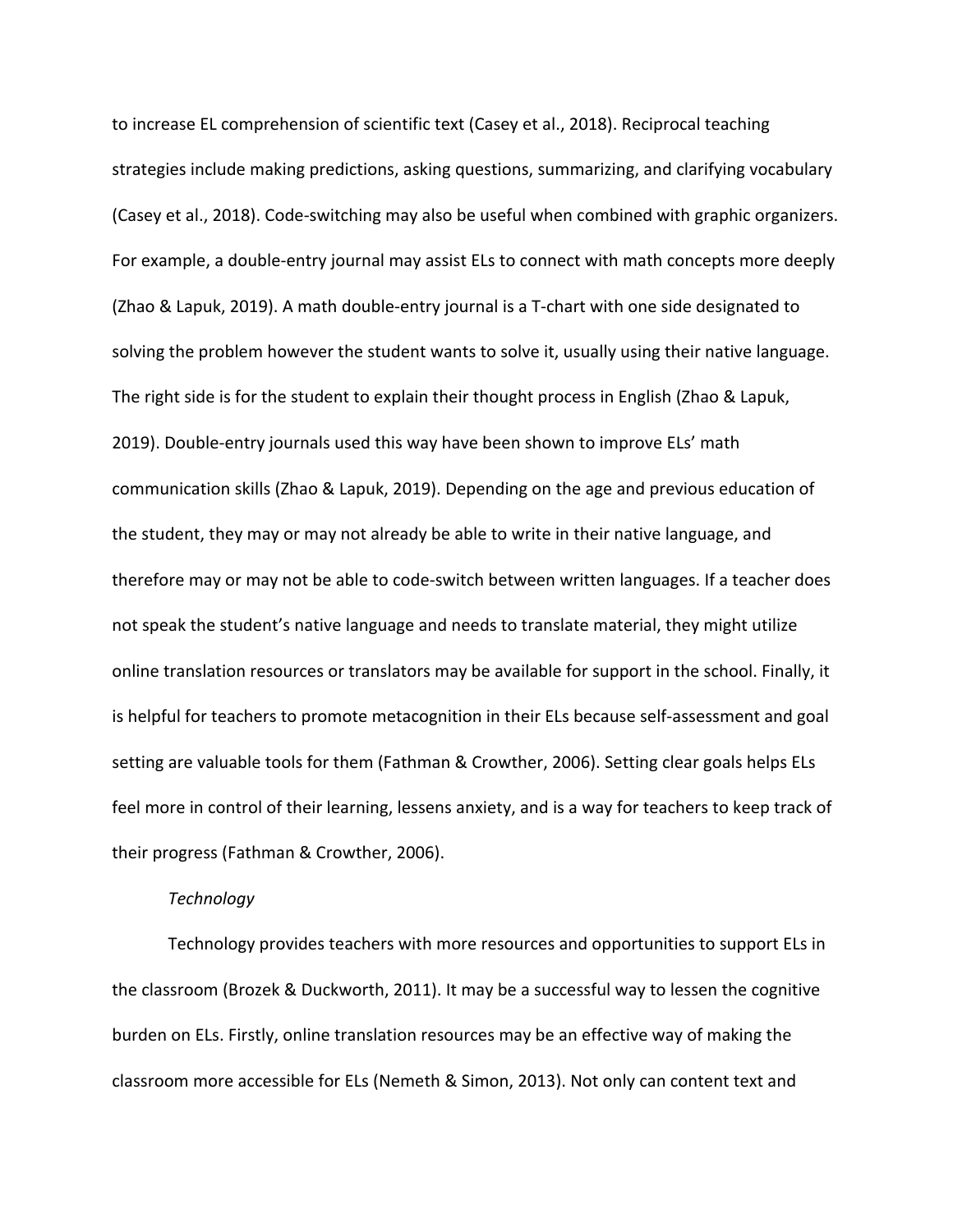classwork be translated, but teachers may utilize online translation sites to make their classrooms more welcoming. For example, an online translator may be used to create labels for classroom supplies in the EL's first language (Nemeth & Simon, 2013). Additionally, classroom technology may be a useful tool to support ELs. An interactive white board makes it easier for teachers to integrate visual supports like photos and videos into notes (Brozek & Duckworth, 2011). Notes written on an interactive white board may even be saved and referenced later, or even printed out and given to EL students (Brozek & Duckworth, 2011). ELs may then revisit lessons as many times as they need at the pace that they need (Sotomayor, 2013). Also, document cameras may be used to provide additional visual examples to ELs. For instance, a teacher could use the document camera to model using math manipulatives or science materials (Brozek & Duckworth, 2011). Teachers should take advantage of all the technology available to them in order to support ELs, whether that means equipment like interactive whiteboards or free resources on the internet.

Technology also provides ELs with more ways to express their learning (Brozek & Duckworth, 2011). Discussion boards have been shown to be beneficial for both the academic and social language development of ELs (Brozek & Duckworth, 2011). Students may post responses to a topic on an online forum. When ELs participate in this collaborative format, they are practicing using content vocabulary and academic language with their peers (Brozek & Duckworth, 2011). ELs may also utilize multimedia software to express what they know (Brozek & Duckworth, 2011; Nemeth & Simon, 2013). For example, ELs could use a computer program to make a movie or slideshow showcasing their learning, in place of giving a live presentation in front of the class. Speaking in front of the class may be difficult for ELs, so recording a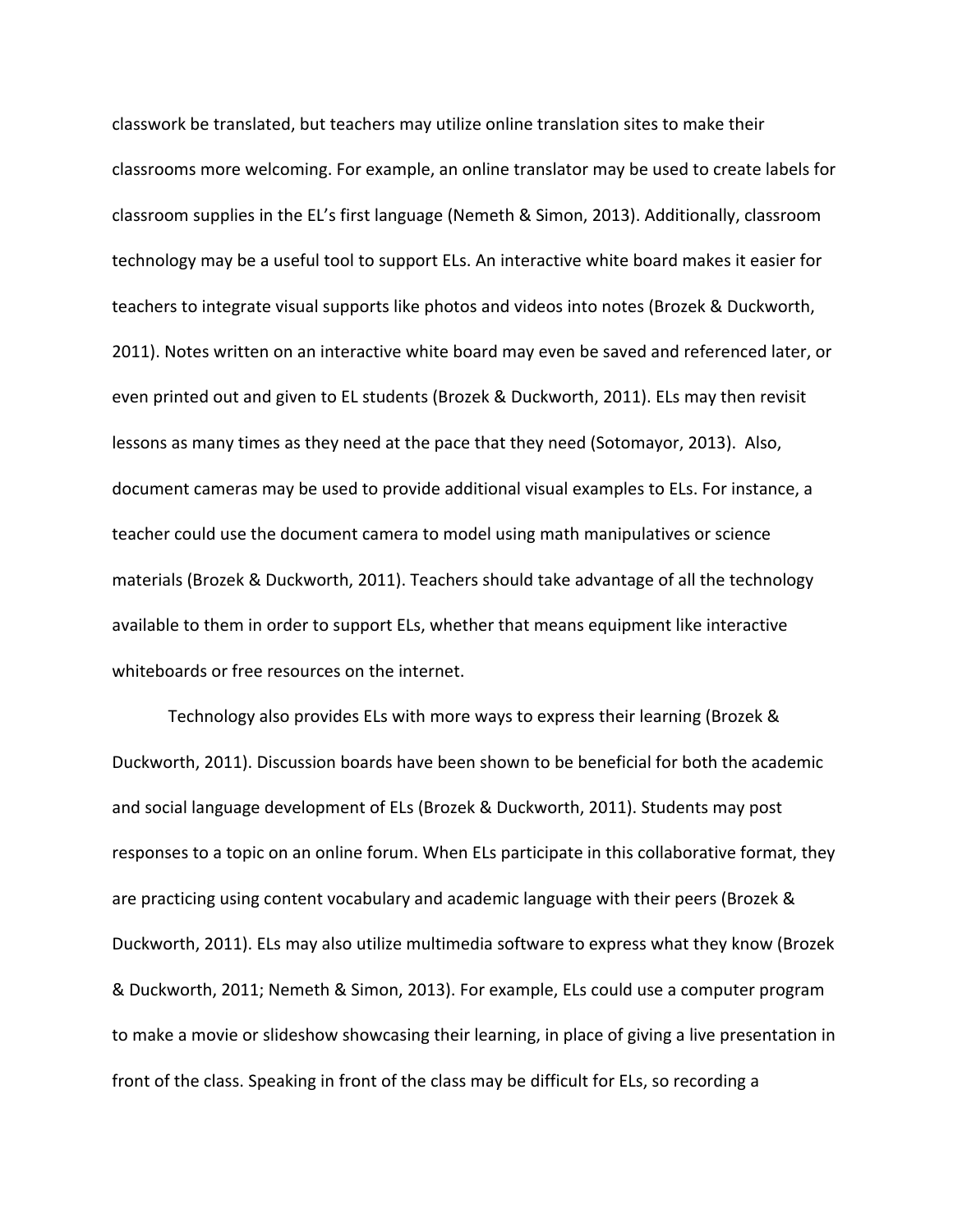presentation using technology may give them the chance to write, check, and practice what they say to get their point across (Brozek & Duckworth, 2011).

Technology may also even the playing field for ELs, so teachers may better assess how much they know about the content (Sotomayor, 2013; Roohr & Sireci, 2017). Direct linguistic supports are commonly used in computer assessments to support ELs. An example of direct linguistic support would be simplified sentences (Roohr & Sireci, 2017). However, not all linguistic supports are necessarily advantageous, and teachers should not assume that just because technology support is available to ELs that it is helpful to them (Roohr & Sireci, 2017). A study of both English-only and EL high school students showed that use of linguistic supports decreased over the course of the assessment, even for ELs (Roohr & Sireci, 2017). This indicates that interpretations of these test scores may not be as accurate as possible, if the assessors assume that the language burden on ELs has been sufficiently lessened (Roohr & Sireci, 2017). If using technology accommodations, teachers should be certain to find a way to assess how useful the ELs find those accommodations, without relying on the ELs themselves to bring it to their attention.

Any strategy employed with the goal of lessening the cognitive burden on ELs should provide more access points for them to make meaning of the material. Using multiple modalities of communication, metacognition, and technology has been shown to be an effective way of providing these additional entry points for ELs to access the content (Kelly, 2016; McVee et al., 2017; Sotomayor, 2013; Williams et al., 2019; Yocom de Romero, Slater, & DeCristofano, 2006). Teachers should guide ELs to think about their own thinking, and select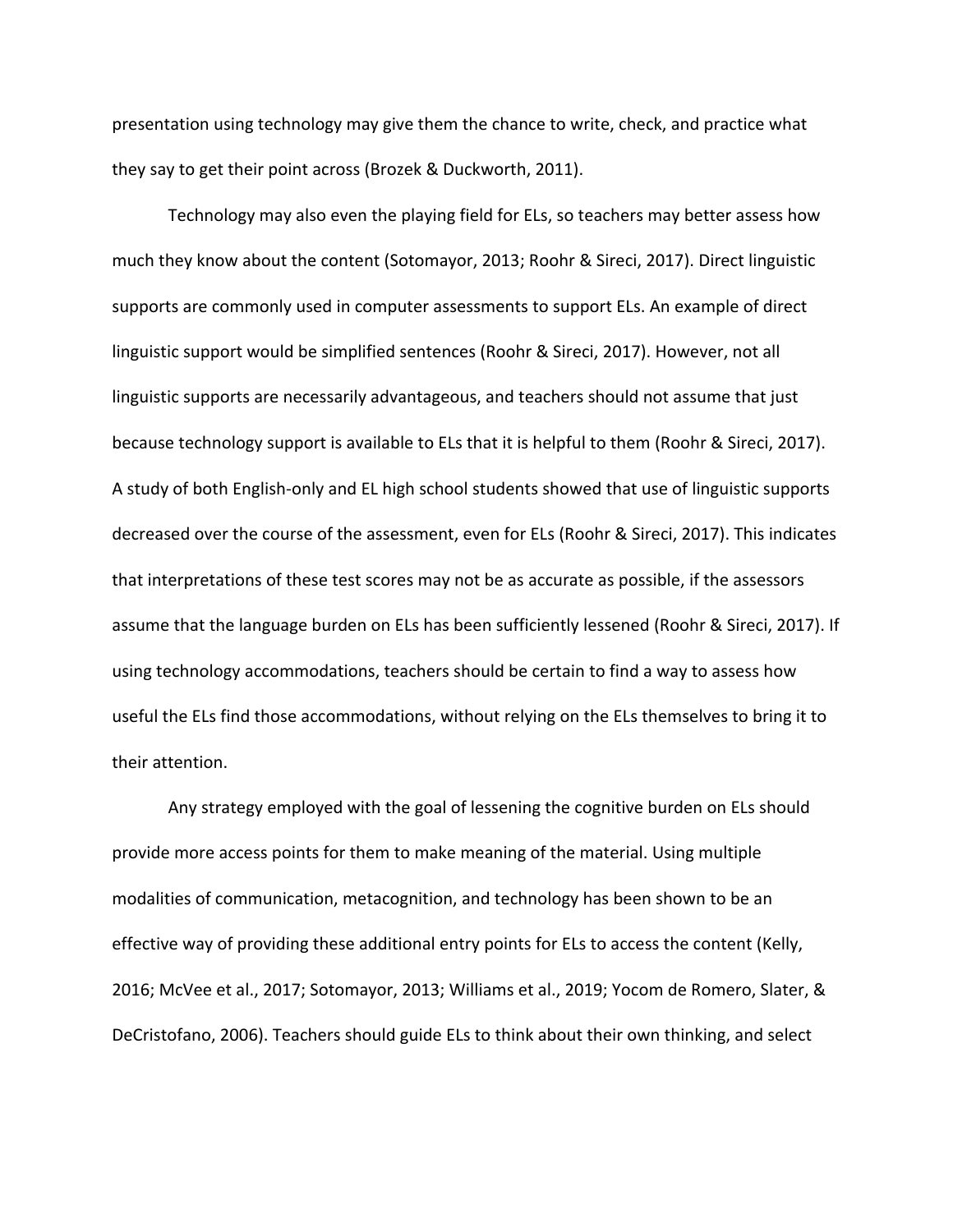strategies and modes of communication that allow them to engage with the content on a deeper level.

#### **Social and Emotional Supports for English Learners**

Policies and practices surrounding ELs need to be research-based not only to help them succeed cognitively, but to help them develop and grow with positive self-image and social skills. Some programs in place for ELs have been shown to not only be inadequate, but damaging. A study from Arizona found that all eighteen children they followed in an English immersion program showed symptoms of emotional abuse (Parra, Evans, Fletcher, & Combs, 2014). These symptoms included anxiety, aggression, and damaged self-esteem, as well as feelings of guilt and shame (Parra et al., 2014). Disrupting ELs' healthy social and emotional development is unacceptable and eliminates opportunities for learning to happen. Anxiety and negative emotions have an adverse effect on learning (Fathman & Crowther, 2006). Students who feel safe in their classroom environment have increased motivation to learn and participate (Fathman & Crowther, 2006). By making ELs feel accepted, respected, and included in their classrooms, teachers may foster their engagement and success, and begin to minimize achievement gaps.

## *Teacher Attitudes*

Teacher attitudes have a significant impact on EL learning (De Oliveira, 2011). Students want to feel as though their teacher cares about them and believes they can succeed (Fathman & Crowther, 2006). Teachers should do everything they can to learn about their diverse students' cultures and backgrounds and try to include them in the classroom. For example,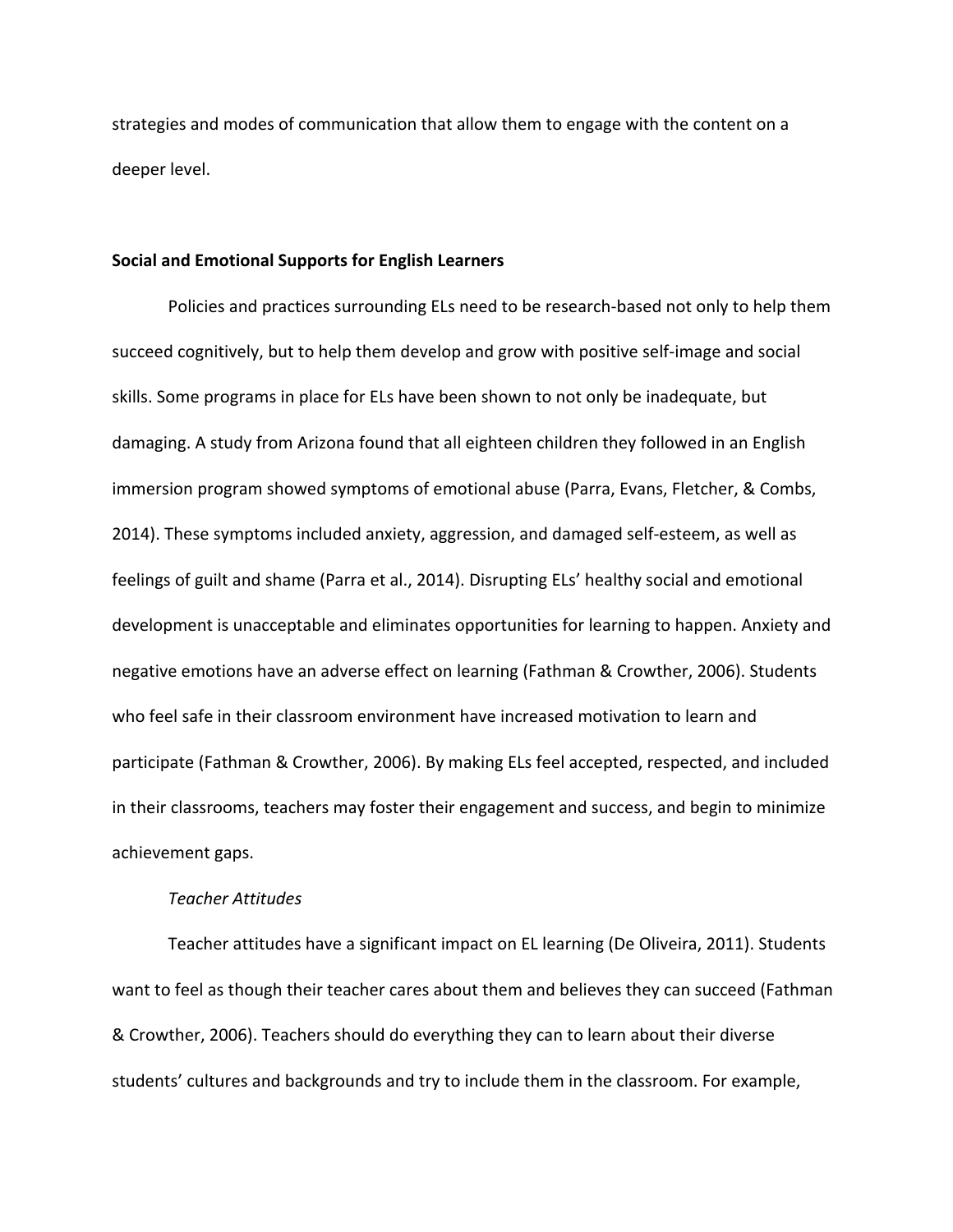labelling science equipment or math manipulatives in English and in the native language of an EL may make a STEM classroom feel more welcoming (Fathman & Crowther, 2006). Also, highlighting STEM professionals and famous figures from diverse backgrounds may make EL students feel as though their teacher values their potential and contributions in STEM (Fathman & Crowther, 2006). Teachers also have the power to make their classroom more culturally aware and impact the attitudes of all students, not just ELs. Including multicultural literature or even some books in an ELs native language will not only make an EL feel more accepted, it will help the English-only students view diverse cultures as important contributors to STEM (Murphy, 2018; Turner, Dominguez, Maldonado, & Empson, 2013).

## *Teachers' Cultural Awareness*

Teachers need to be aware of cultural differences when planning lessons. For example, when writing a math word problem involving food, choosing something more common to all cultures, like chicken soup rather than hamburgers, may help all students feel welcome and also make the problem easier to understand (Fathman & Crowther, 2006). Teachers in the United States should consider that most of the world uses the metric system. A student from another country may not have an awareness of what an inch or a yard looks like, but they might be quite competent in measurement using the metric system (Zhao & Lapuk, 2019). Furthermore, many countries teach different algorithms for calculations such as long division (Zhao & Lapuk, 2019). This may lead to inaccurate assessment. Teachers should make sure that it is the concept of division the student does not understand, not just the method they are expected to use (Zhao & Lapuk, 2019). A teacher might determine this by asking their students to solve a problem in any way they want, and then reflecting on what strategies they use and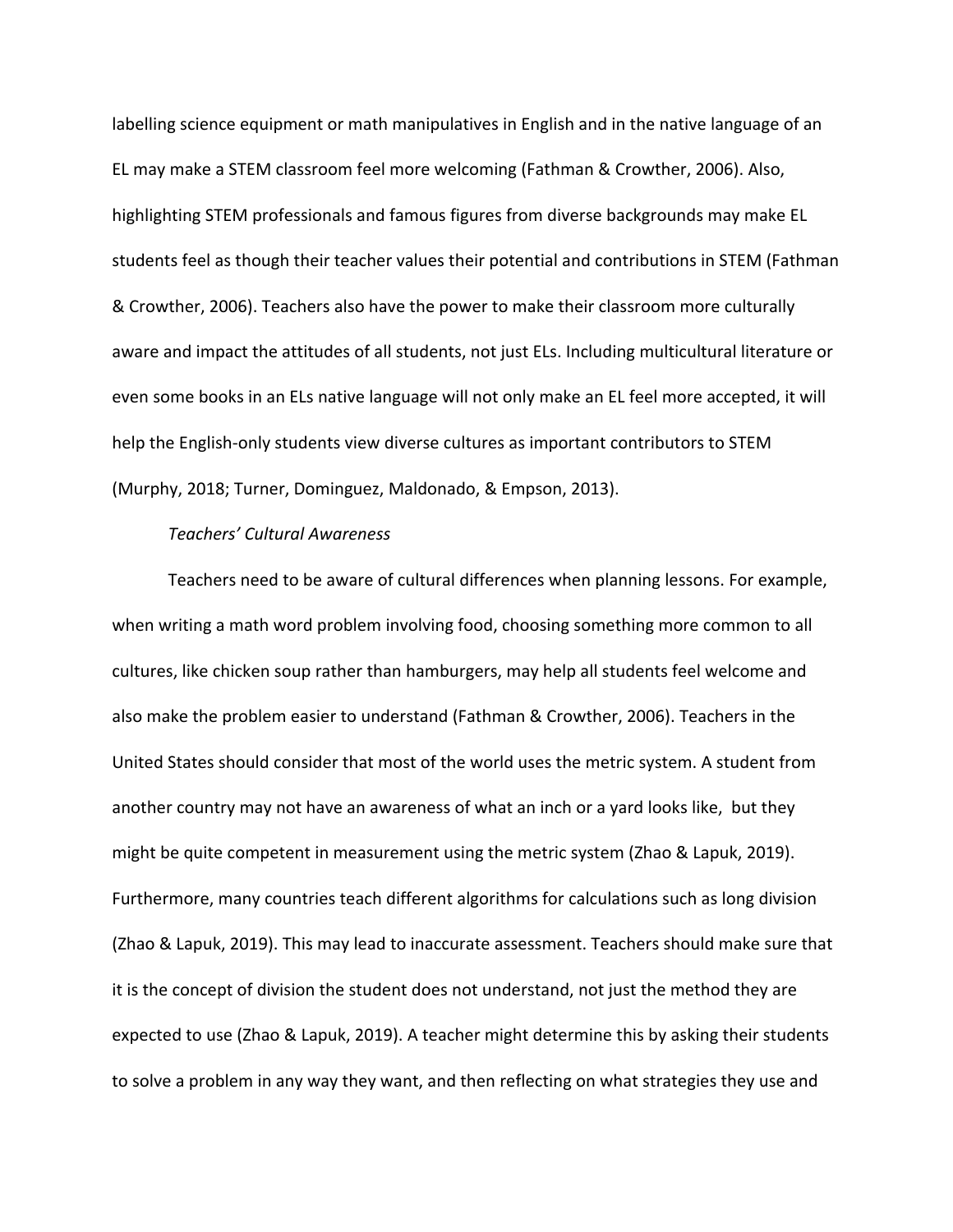how they solved the problem. Also, teachers may administer a questionnaire (possibly in the students' native language) asking about their math knowledge. Questions might include "How do you use measurement outside of school? What units do you use?" and "What actions do you take when solving an equation?" (Zhao & Lapuk, 2019). Student answers will give teachers insight into their prior knowledge and problem-solving strategies. Finally, teachers should be aware that ELs are a heterogenous category of students. Each student has a unique background and a different level of English proficiency. Taking the time to learn about an EL student's specific background and include their culture in the classroom will lead to decreased anxiety and promote their success (Fathman & Crowther, 2006).

Research has shown that allowing ELs to use their native language in the classroom is more effective than forbidding them from using this asset (Parra et al., 2014). Not only is translating from a native language helpful for ELs to make meaning (Casey et al., 2018; Fathman & Crowther, 2006), assuring ELs that their native language is celebrated and not frowned upon is key to promoting their positive self-image as a learner (Parra et al., 2014). Allowing ELs to use their native language in the classroom allows them to both strengthen their literacy and their self-esteem (Fathman & Crowther, 2006).

#### *Social Positioning*

Teachers have the vital power to affect how other students in the class view ELs, as well as how ELs view themselves (Turner et al., 2013). Using various strategies, teachers may position ELs in their classroom as meaningful contributors (Turner et al., 2013). The first of these strategies is statements of validation. When an EL participates in the discussion, using their name and re-stating what they communicated validates their contribution (Turner et al.,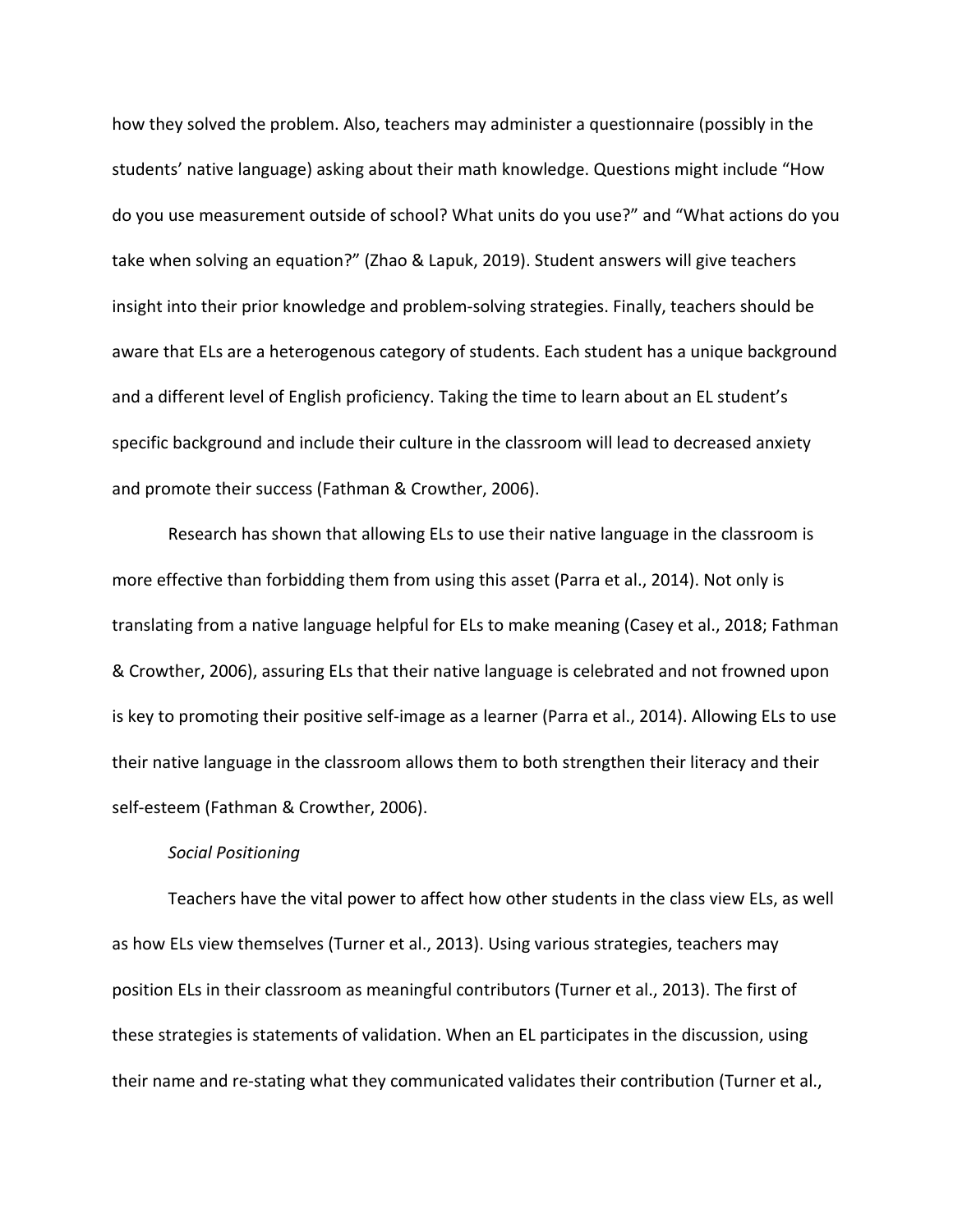2013). The EL's idea is affirmed by the teacher and the other students observe this interaction. Another strategy is inviting ELs to justify or clarify their thinking (Turner et al., 2013). This positions ELs as competent problem solvers (Turner et al., 2013). In the event that the student's reasoning is flawed, the teacher may position it as a learning opportunity and facilitate a discussion that gets to the correct outcome (Turner et al., 2013). It is important to credit the EL student with initiating the discourse that got the class on the right track, so the class sees them as an important contributor and the EL student feels validated and included (Turner et al., 2013). This is also an opportunity for the teacher to affirm and normalize the use of multiple modalities of communication (Turner et al., 2013). The teacher may encourage the EL to explain their reasoning using a drawing or by acting something out. The third strategy teachers may use to position ELs positively in classroom discussion is inviting other students to respond to an EL's contribution (Turner et al., 2013). When other children build off of an EL's idea, it validates it as worthy of consideration (Turner et al., 2013). By using these strategies in classroom discourse, teachers may position ELs as meaningful contributors with intellectual authority in the classroom (Turner et al., 2013).

## *Shared Student Experiences*

Providing common experiences for students may be a very effective way to encourage learning for ELs (Song et al., 2014; Lee et al. 2019). This gives all students a common context with which to refer or to relate. For example, beginning a science lesson with a related story provides an opportunity for all of the students in the class to relate to the same characters and feel personally connected to the lesson, ensuring the ELs feel included in the class and have the same point of reference as their English-only classmates (Song et al., 2014). Another example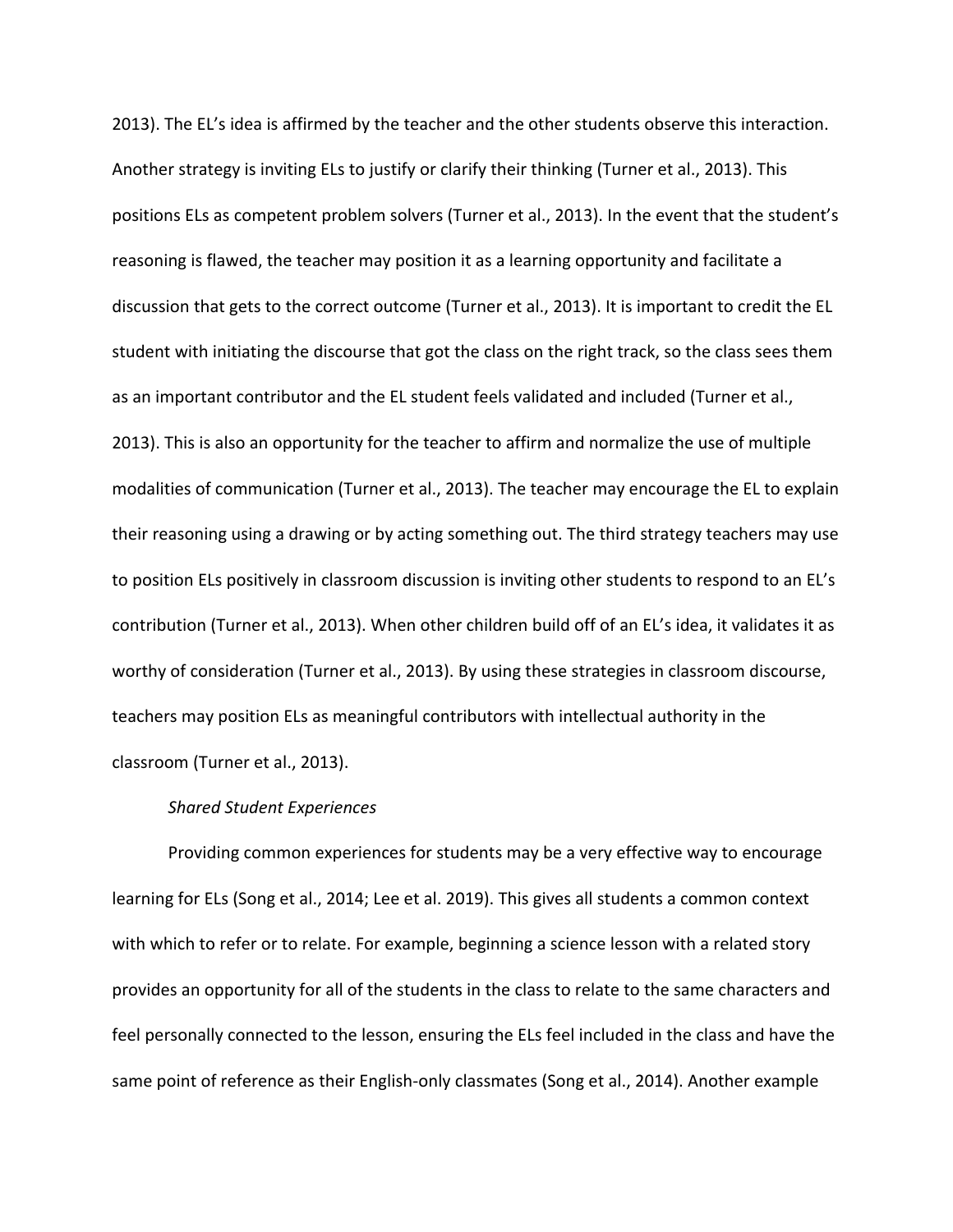could be a hands-on activity that gives all students a common experience. A makerspace is a functional example of this. Makerspaces are designated areas that contain materials and tools for students to create (Murphy, 2018). They allow ELs to interact with and create with their peers on an equal level (Murphy, 2018). They also have the potential to position ELs as authorities, for example if the EL student shows other students how to make something that they are already skilled at making (Murphy, 2018).

The 5E model is also an example of instruction that provides a shared, hands-on activity that serves as a common experience for a class. A 5E science lesson is inquiry-based and has five parts: engage, explore, explain, elaborate, and evaluate (Burnett, 2018). This model is designed to have students investigate science concepts through hands-on exploration and experimentation. After the students have time to explore, they are asked to construct explanations about a science concept using their own observations and experience (Burnett, 2018). In the "explore" part of the lesson, ELs share a hands-on experience with their peers. ELs are able to participate more actively and fully in the lesson, as these hands-on activities are not dependent on English language proficiency. This model helps ELs link new science concepts with real, concrete, shared experiences of which they are full participants. In contrast, relying on just reading text to introduce a concept makes the material less accessible and therefore separates the EL from the class. A common context such as the hands-on "explore" phase of a 5E science lesson will help ELs feel included. It provides ELs with the same starting point as other students, which creates a safer learning environment and increases motivation (Song et al., 2014). It also provides ELs and English speaking students with a common context in which to communicate (Lee et al., 2019).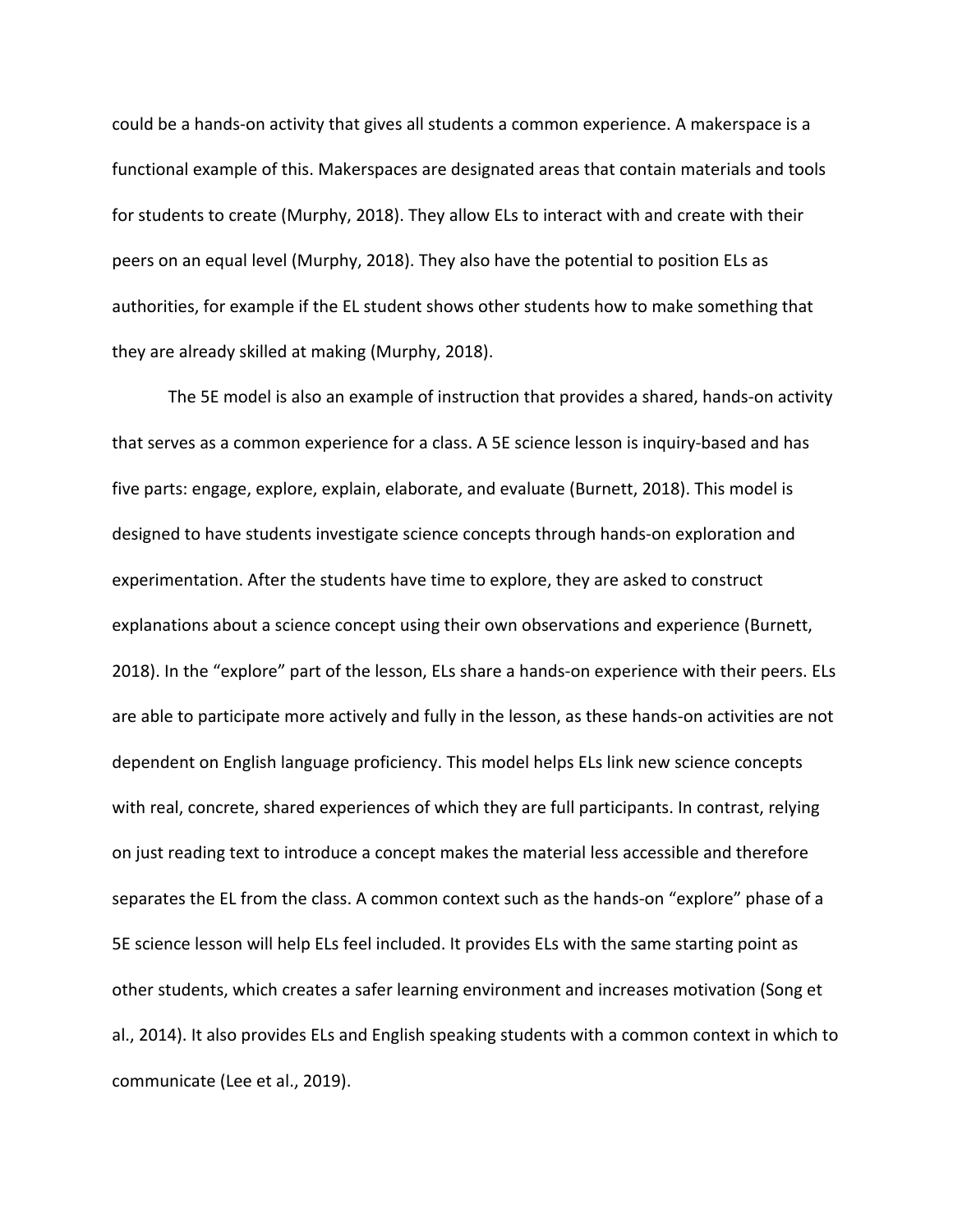ELs often experience negative emotions such as anxiety when faced with a language of instruction they do not speak (Parra et al., 2014). This may lead to dysfunctional social and emotional development (Parra et al., 2014). However, there are several strategies teachers may do to make ELs feel more accepted, respected, and included. By making classrooms more culturally supportive, using language to position ELs as important members of the classroom community, and providing shared contexts for all students to begin learning, teachers may promote ELs positive identity as a STEM learner.

## **Teachers Learning How to Support English Learners**

It is important to provide teachers with training on how to specifically support ELs. Not only do teachers need to have the content knowledge and instructional knowledge required for STEM, they need to have linguistic and cultural awareness to support their English-learning students (Turkan & de Jong, 2018). ELs are a rapidly growing demographic. They make up 9% of all public school students and are found at the majority of public schools (Besterman et al., 2018). However, teachers often do not have vital, research-based training that will allow them to support their EL students to learn and grow.

Furthermore, current preservice training in regard to ELs has also been shown to be inadequate. For example, one study found that the participating math teachers relied on a number of sources, such as anecdotal evidence and personal experience, to make instructional decisions. They did not cite research-based evidence as impacting their decision-making process. Additionally, the teachers spoke only about the content vocabulary as the major language obstacle in the scenarios, which minimizes the importance of all the language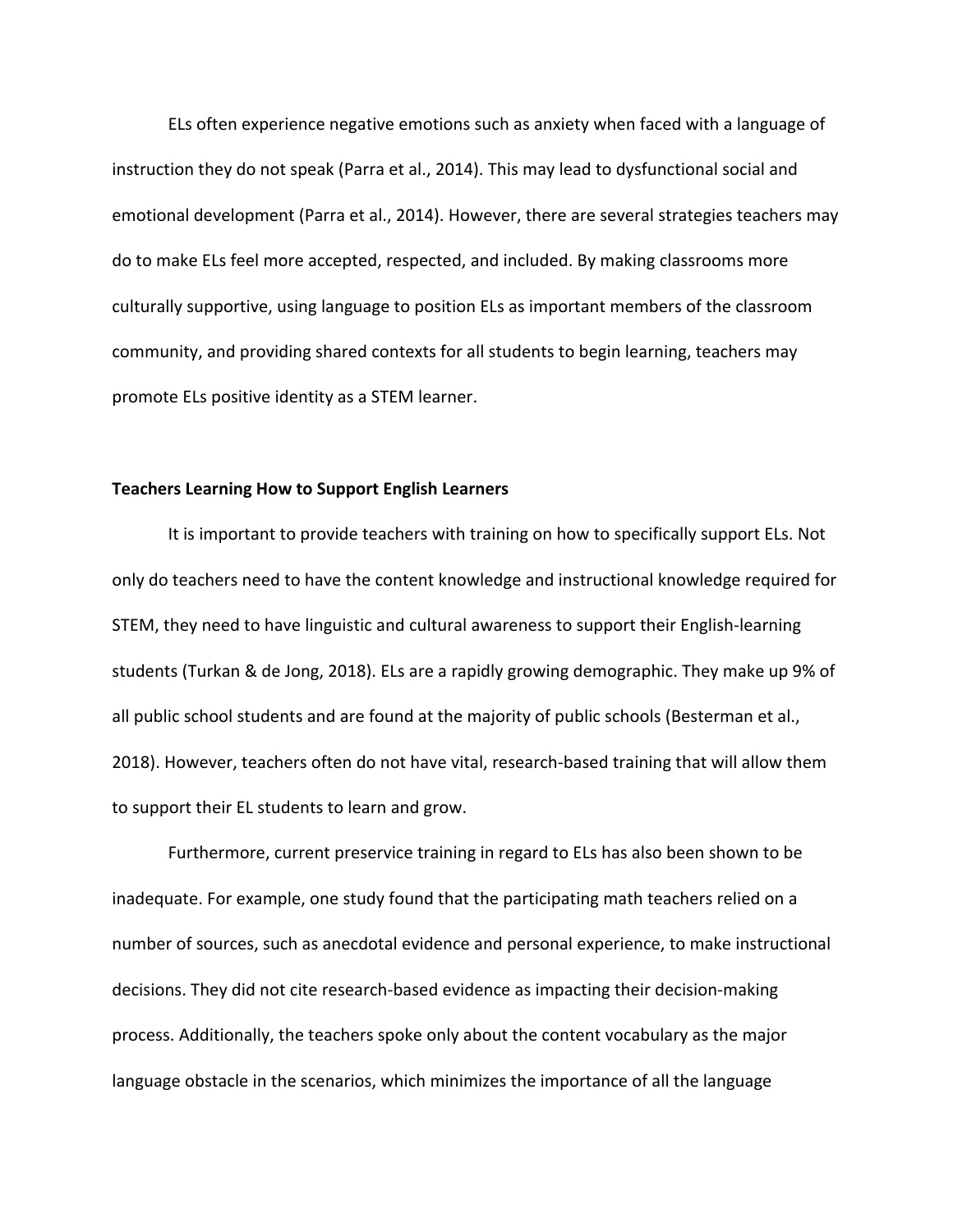surrounding reasoning and problem solving. Often, the teachers chose to eliminate words and replace them with pictorial or physical representations for only the EL students (Turkan & de Jong, 2018). Based on this evidence, the teachers in this study were shown to view teaching ELs as separate from teaching English-only students. These attitudes and ideas are in conflict with research-based evidence that shows integrating language and literacy with content knowledge leads to positive outcomes (Shaw, Lyon, Stoddart, Mosqueda, & Menon, 2014).

More and more studies are showing that integrating English language development with STEM learning leads to higher EL achievement (Shaw et al., 2014). One program that seeks to train teachers to support ELs based on this research is the Effective Science Teaching for English Language Learners Project, or ESTELL. This project is a collaboration between researchers and educators focused on improving the science learning of K-6 EL students (Staehr Fenner & Snyder, 2017). They have identified several evidence-based teaching practices that most effectively support ELs and lead to higher achievement. These are: collaborative inquiry, science talk, literacy and language use in science, contextualized science activity, and complex thinking and reasoning (Shaw et al., 2014; Stoddart & Mosqueda, 2015). Focusing on these practices, ESTELL aims to give teachers the skills they need to facilitate contextualized, collaborative, and inquiry-based science lessons that also promote language development.

The ESTELL program is structured in a way that gives teachers the opportunity to experience, observe, and reflect on ESTELL science lessons. They are also able to get support and specific feedback from ESTELL coaches (Stoddart & Mosqueda, 2015). Through this process, teachers not only learn the theory behind integrating literacy and science, they get to practice it in a very detailed and personal way. In fact, teachers who have gone through the ESTELL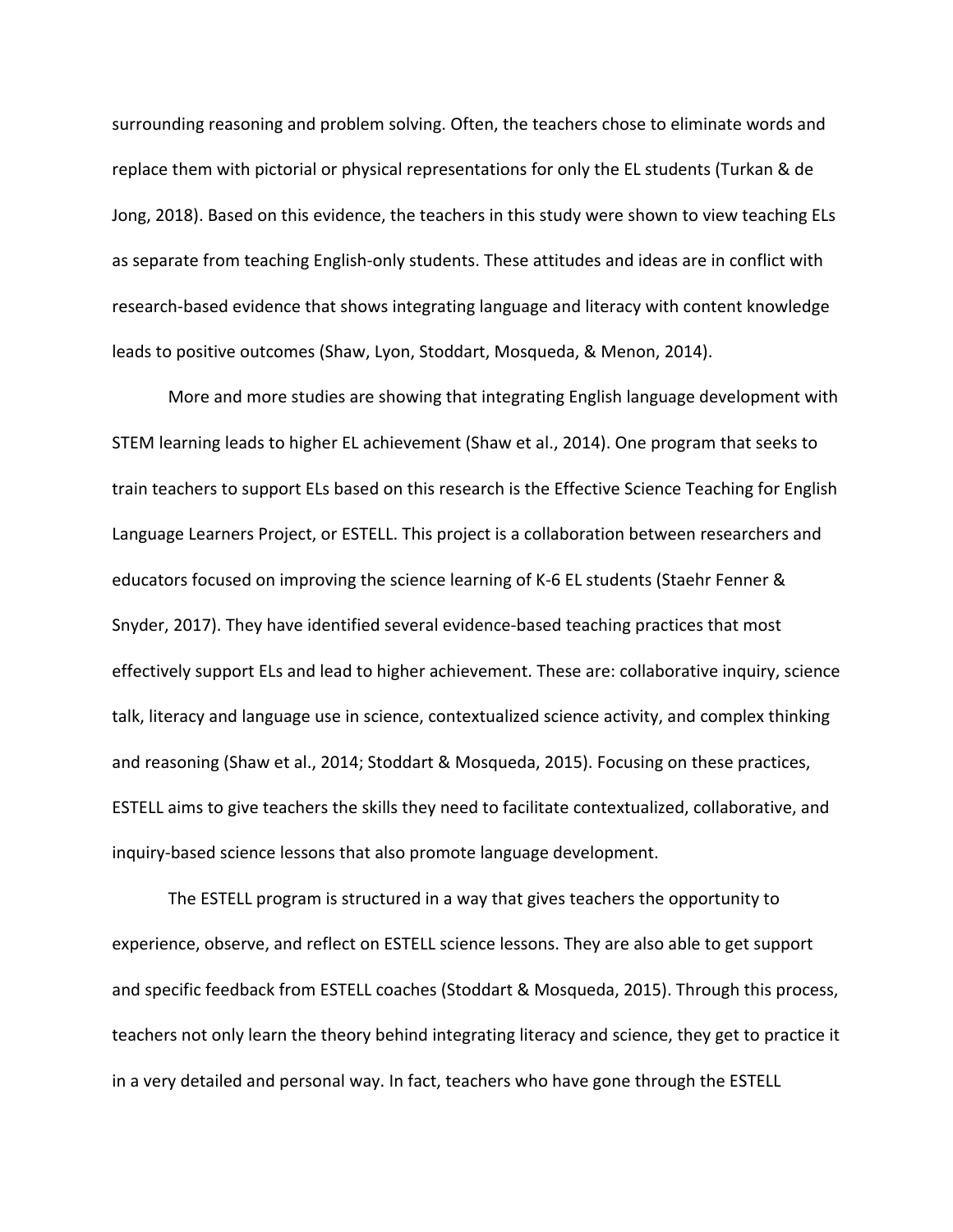program feel notably more confident in their ability to teach science integrated with literacy to ELs than their peers who went through a non- ESTELL teacher preparation program (Stoddart & Mosqueda, 2015).

There is evidence that the ESTELL teacher intervention leads to higher science achievement for ELs. In one 2014 study, nine first year teachers received the ESTELL training. Each teacher then taught the same ESTELL science lesson in their classrooms, where a total of 48% of the students were ELs. The study found that after completing the science lesson, EL students made learning gains equivalent to English-only students (Shaw et al., 2014). This is in contrast to national data, which shows that EL's achievement in science is consistently behind that of English-only students (Shaw et al., 2014). Overall, the ESTELL program is a promising method of training teachers to effectively support EL's science and English language achievement.

While ESTELL confronts the issue of training teachers to integrate inquiry-based science and language development, professional development related to ELs should not be limited to this one facet. Collaboration between teachers is also critical for increasing achievement. Professional development should also emphasize the importance of collaborating with others, especially ESOL specialists. Working together on the same shared lesson when each individual teacher has different experiences, strengths, and specialties may provide crucial insight. Also, opportunities to plan and reflect with colleagues before, during, and after a lesson may lead to more positive outcomes for ELs (Peercy, Martin-Beltrán, Silverman, & Nunn, 2015). This shared teacher learning then circulates the school and benefits many more teachers and, by extension, students (Peercy et al., 2015).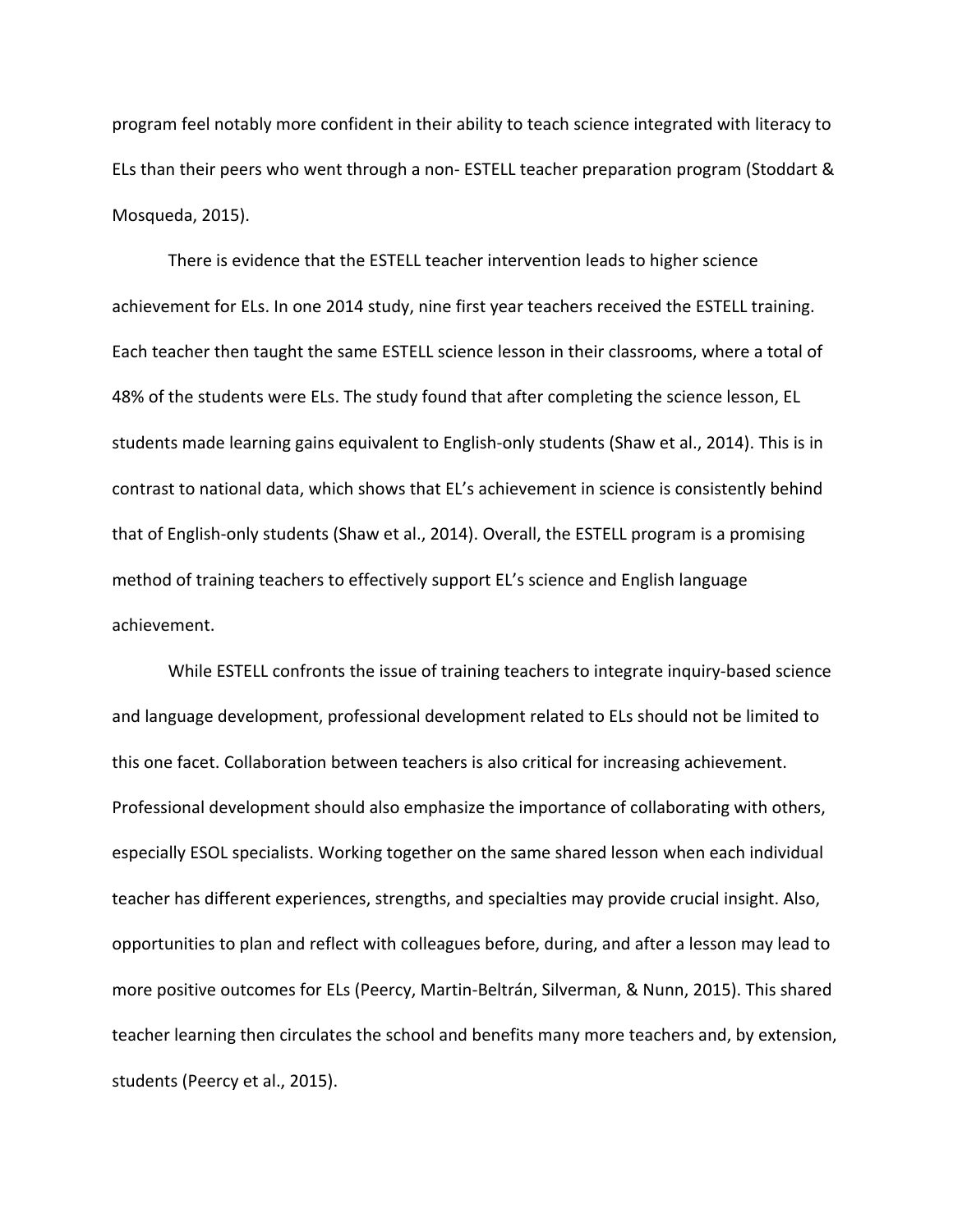As described earlier, a positive attitude with an interest in learning how to connect with ELs is important for teachers to foster an effective learning environment for them. Some teachers may view English monolingualism as the norm, and therefore not put much thought into accounting for linguistic diversity (De Oliveira, 2011). One model for professional development that addresses this issue puts the teachers in EL's position. An instructor taught a math lesson to a group of teachers using exclusively Brazilian Portuguese. After this lesson, the teacher participants reported feeling frustrated (De Oliveira, 2011). One teacher even said, "I felt uncomfortable and like I didn't want to be in the class anymore" (De Oliveira, 2011). Another expressed that trying to follow someone speaking in another language is "more difficult than I thought" (De Oliveira, 2011). The second part of the experience was taught using EL strategies for teaching math. The teachers overwhelmingly found this lesson easier to follow and appreciated the time the instructor took to break down sentences and include visuals (De Oliveira, 2011). Overall, after completing this program, the participants' consensus was that understanding the EL experience is important so that teachers may better understand how to support them (De Oliveira, 2011). Including an experience like this in a professional development program could be eye-opening and beneficial for any teacher who works with ELs, particularly in content areas with a lot of new vocabulary and specific language like science and math.

#### **Conclusion**

English Learners are a significant portion of elementary students in the United States (Staehr Fenner & Snyder, 2017). Teachers should be ready to employ strategies to support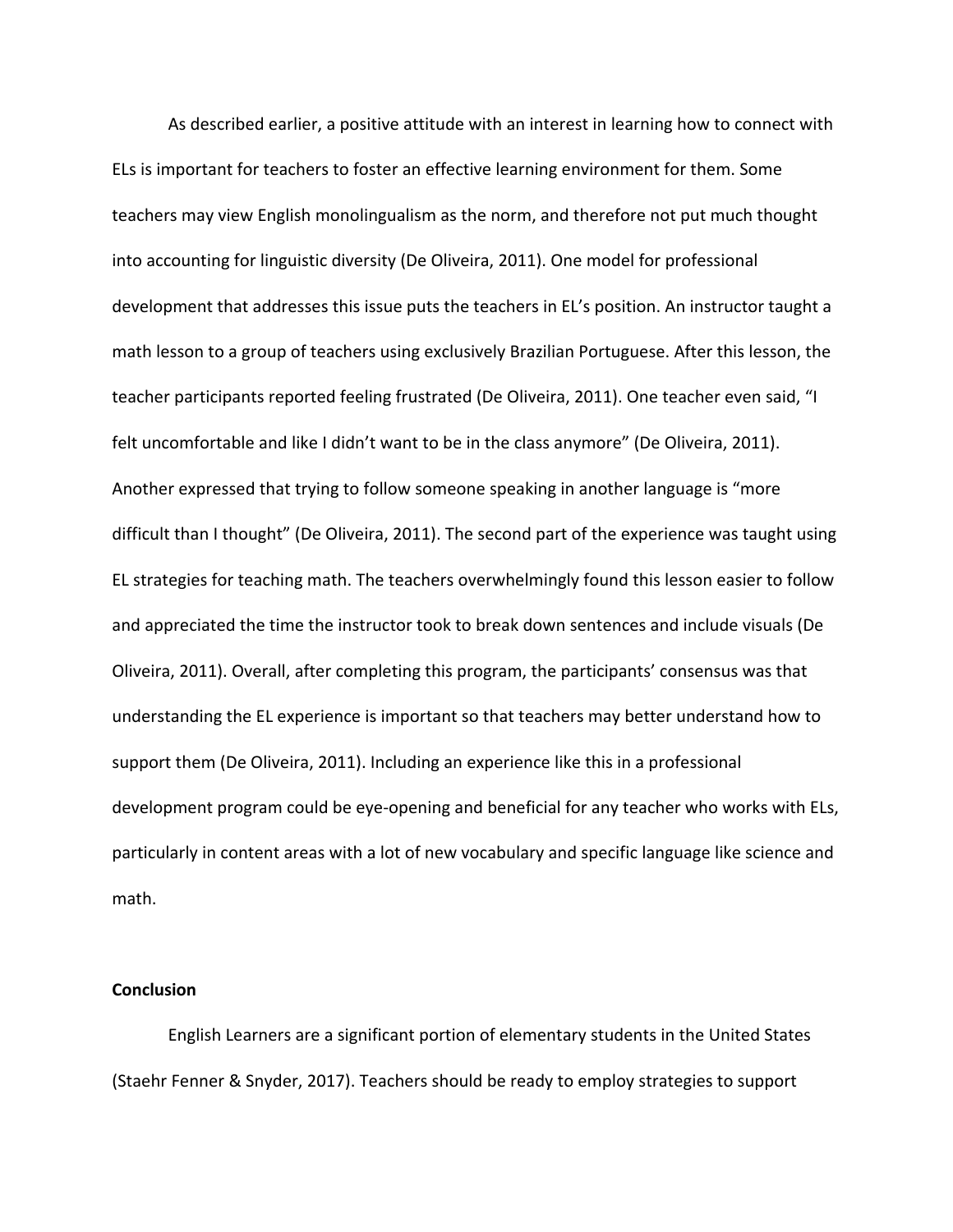them cognitively, in order to promote deeper meaning-making and connection with the STEM content. Also, teachers should know how to support ELs socially and emotionally by being culturally sensitive and positioning ELs as important STEM contributors to the class. Professional development should address teacher attitudes, as well as provide real opportunities for teachers to practice, receive feedback, and reflect on using strategies to support ELs in the classroom.

During my time in the grade 1 SEI classroom, I both observed the classroom teacher use some of these strategies and tried to use them in my own lessons. We both made use of visuals as often as possible. For example, new vocabulary was always introduced with an accompanying illustration or photograph. In one math lesson, the students cut out key words with accompanying pictures and pasted them into sentence frames to compare quantities in a graph. Using this strategy, the ELs were able to demonstrate their ability to interpret the information in a graph and practice the associated math language, without having to produce it themselves. Both the classroom teacher and I also made use of hands-on experiences with realworld objects. The students were given a math worksheet with addition problems using quantities of acorns. The teacher brought real acorns into the classroom to show the students what an acorn is and also to serve as a math manipulatives. In one science lesson, the students were able to explore scales, fur, and feathers on their own and use their observations to explain how each body covering helps animals (i.e. fur keeps animals warm). Every student in the class, regardless of English proficiency, had the opportunity to use the evidence of their own eyes and hands to build understanding of this concept. Finally, the classroom teacher expressed to me the importance of repetition and text re-presentation when teaching ELs. She repeated new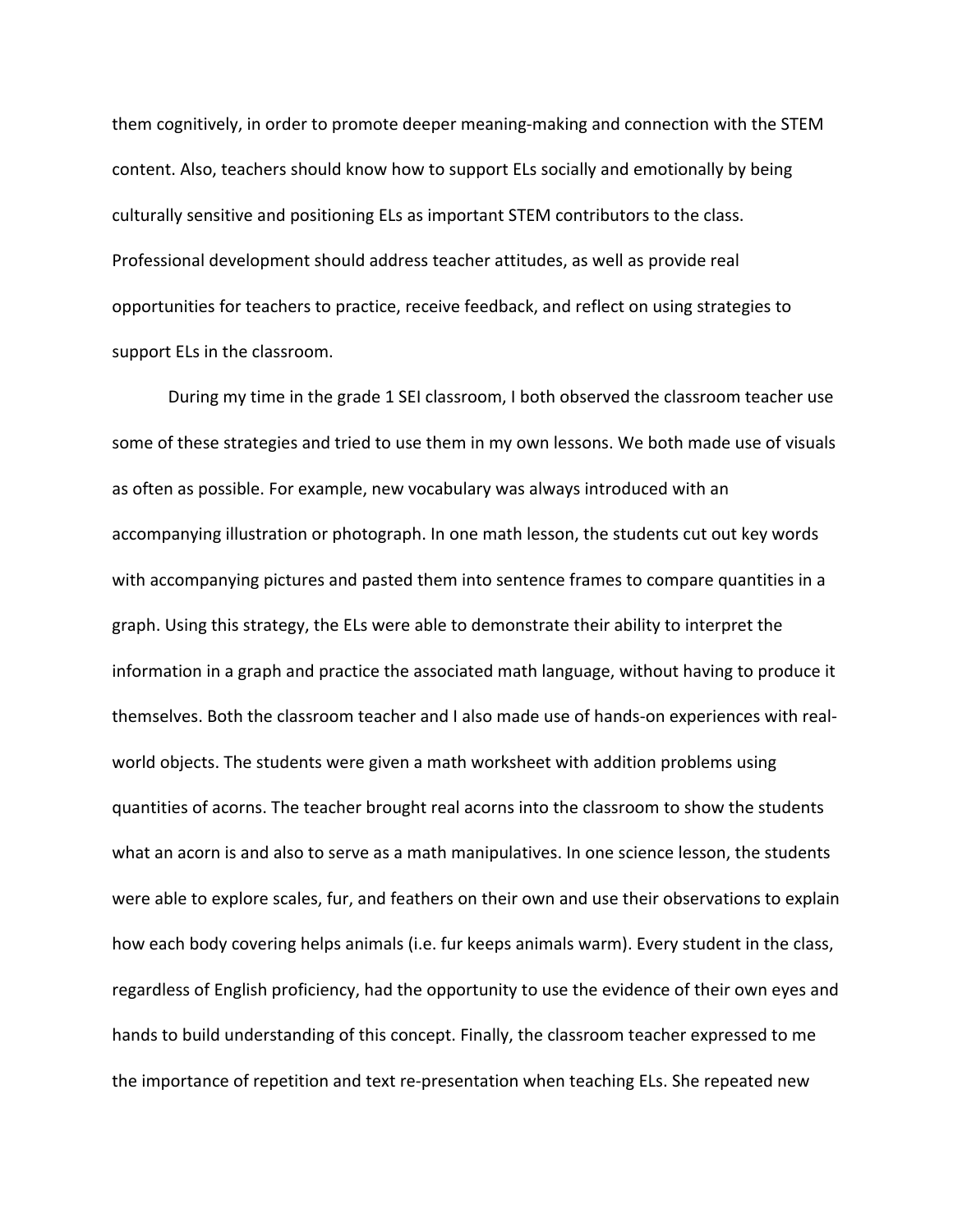vocabulary numerous times and defined it using multiple modalities, such as English, Cape Verdean Creole, gesture, and picture. She also made use of cognates whenever possible, for example she linked the word "mammal" to the similar-sounding Creole word for feeding a baby with milk. Every student in this SEI classroom was Cape Verdean, as was the teacher. She was able to support the students in their native language, as well as understand their cultural background. I learned a lot from watching her teach and through our conversations about how to best support ELs.

Looking back, the Bridgewater State University "Block" courses should provide teacher candidates an opportunity to do just this. The SEI course is not taken until the semester after teacher candidates first work with students. Many teacher candidates therefore encounter ELs before they have any knowledge on how to best support them. Allowing teacher candidates to specifically practice, get feedback on, and reflect on some of these strategies, similar to the ESTELL model (Shaw et al., 2014), to cognitively and socially and emotionally support ELs would be beneficial for both the teacher candidates and the students they interact with during the Block courses. Personally, I was lucky enough to have the opportunity to teach STEM content to English Learners in several courses, and I found the experience to be challenging, educational, and rewarding. Every student deserves to see themselves as a confident scientist, mathematician, and engineer. As teachers, it is our responsibility to make that a reality for English Learners.

## **References**

Besterman, K., Williams, T.O., Jr., & Ernst, J.V. (2018). STEM teachers' preparedness for English language learners. *Journal of STEM Education, 19*(3), 33-39.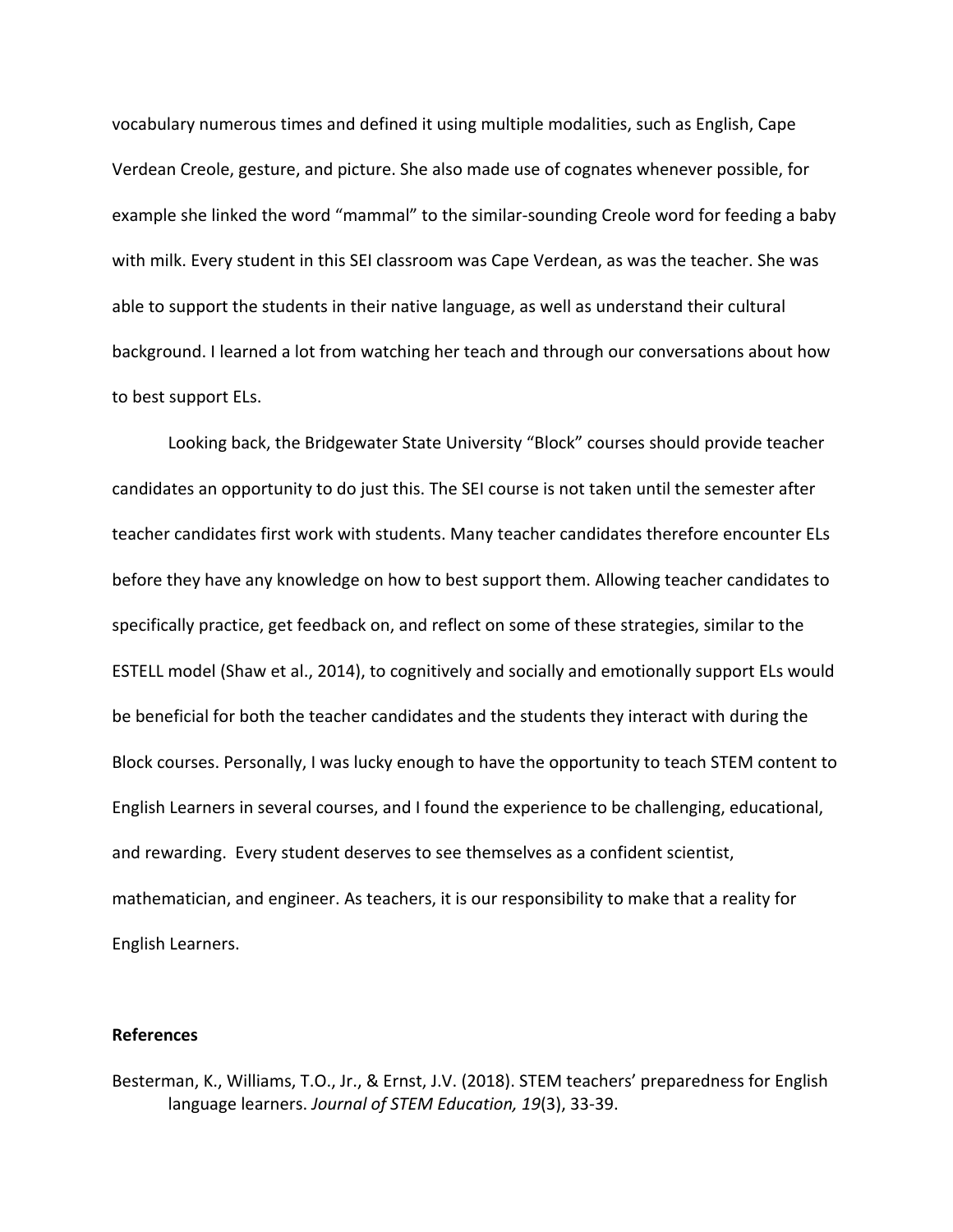- Brozek, E. & Duckworth, D. (2011). Supporting English language learners through technology. *Educator's Voice, 4*, 10-15.
- Burnett, V. (2018). How the 5E model makes science meaningful for bilingual students. Retrieved from https://www.edsurge.com/news/2018-04-24-how-the-5e-model-makesscience-meaningful-for-bilingual-students/
- Casey, J.E., Mireles, S.V., de Lourdes Viloria, M., & Garza, E. (2018). Literacy & art integration in science: engaging English language learners in a lesson on mixtures and solutions. *Texas Journal of Literacy Education, 6*(1), 51-69.
- De Oliveira, L.C. (2011). In their shoes: teachers experience the needs of English language learners through a math simulation. *Multicultural Education, 19*(1), 59-62.
- Fathman, A.K., & Crowther, D.T. (Eds.). (2006). *Science for English language learners: K-12 classroom strategies*. Arlington, VA: NSTA Press.
- Kelly, L.B. (2016). Supporting academic language: simple strategies can encourage the use of scientific vocabulary, language, and discussion. *Science and Children, 54*(3), 52-57.
- Lee, O., Llosa, L., Grapin, S., Haas, A., & Goggins, M. (2019). Science and language integration with English learners: a conceptual framework guiding instructional materials development. *Science Education, 103*(2), 317-337. https://doi.org/10.1002/sce.21498
- McVee, M., Silvestri, K., Shanahan, L., & English, K. (2017). Productive communication in an afterschool engineering club with girls who are English language learners. *Theory into Practice, 56*(4), 246-254. https://doi.org/10.1080/00405841.2017.1350490
- Murphy, P.H. (2018). School libraries addressing the needs of ELL students: enhancing language acquisition, and cultural fluency in ELL students by developing a targeted collection and enriching your makerspace. *Knowledge Quest, 46*(4), 60-65.
- Nemeth, K.N., & Simon, F.S. (2013). Using technology as a teaching tool for dual language learners in preschool through grade 3. *Young Children, 68*(1), 48-52.
- Parra, E.B., Evans, C.A., Fletcher, T., & Combs, M.C. (2014). The psychological impact of English language immersion on elementary age English language learners. *Journal of Multilingual Education Research, 5*(4), 33-65.
- Peercy, M.M., Martin-Beltrán, M., Silverman, R.D., & Nunn, S.J. (2015). "Can I ask a question?" ESOL and mainstream teachers engaging in distributed and distributive learning to support English language learners' text comprehension. *Teacher Education Quarterly, 42*(4), 33-58.